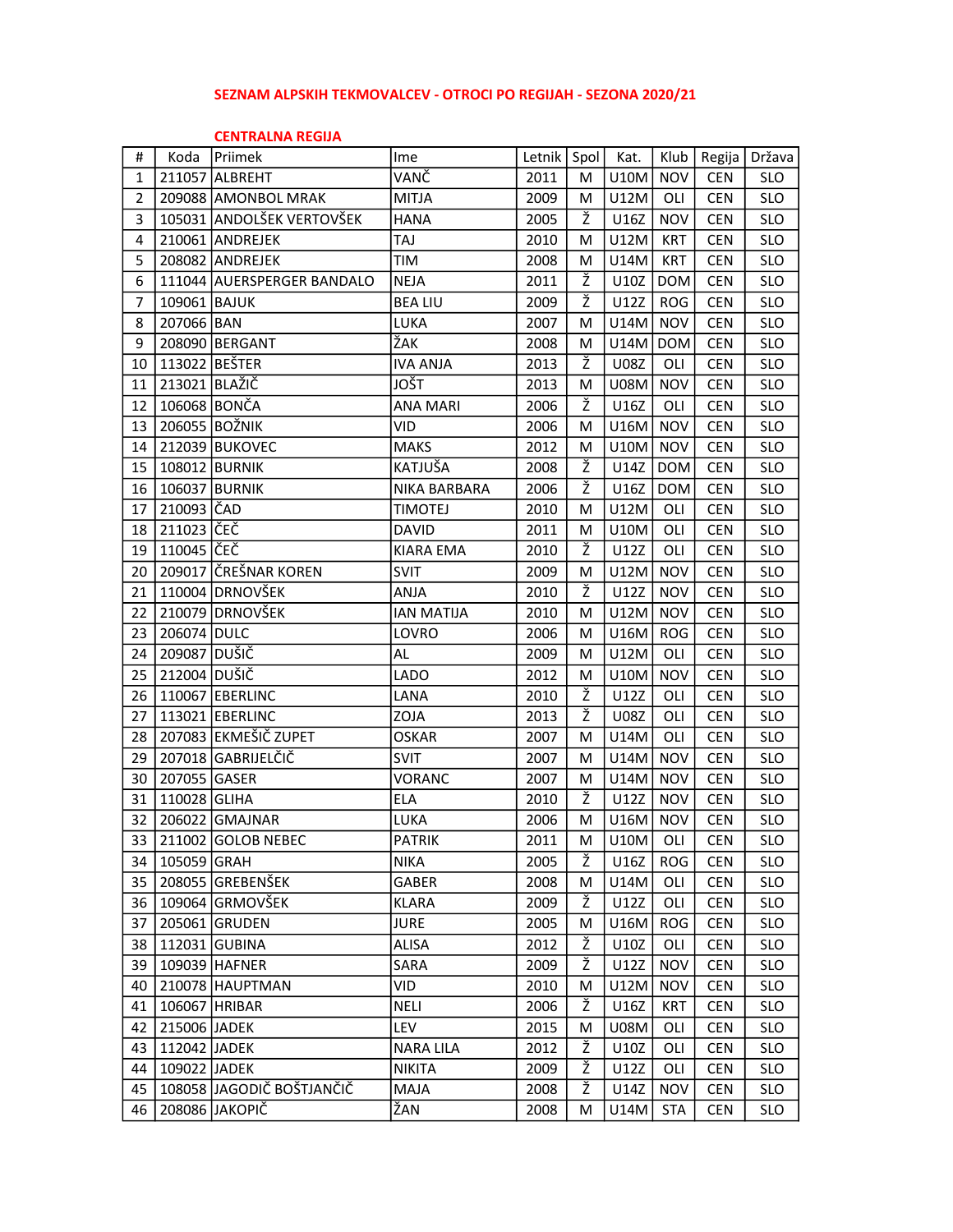| 47 | 111050 JANČIČ |                       | <b>TARA</b>         | 2011 | Ž | U10Z        | OLI        | <b>CEN</b> | <b>SLO</b> |
|----|---------------|-----------------------|---------------------|------|---|-------------|------------|------------|------------|
| 48 | 109062 JANKO  |                       | <b>TAJA</b>         | 2009 | Ž | U12Z        | <b>ROG</b> | <b>CEN</b> | <b>SLO</b> |
| 49 | 205052 JARC   |                       | <b>FILIP</b>        | 2005 | M | U16M        | OLI        | <b>CEN</b> | <b>SLO</b> |
| 50 | 108045 JARC   |                       | LEA                 | 2008 | Ž | U14Z        | OLI        | <b>CEN</b> | <b>SLO</b> |
| 51 | 108018 JEMEC  |                       | <b>NIKA</b>         | 2008 | ž | U14Z        | <b>NOV</b> | <b>CEN</b> | <b>SLO</b> |
| 52 | 210016 JEMEC  |                       | <b>VAL</b>          | 2010 | М | U12M        | <b>NOV</b> | <b>CEN</b> | <b>SLO</b> |
| 53 | 209073 JUG    |                       | <b>NOEL</b>         | 2009 | м | U12M        | <b>ROG</b> | <b>CEN</b> | <b>SLO</b> |
| 54 |               | 213017 JUHANT         | <b>BRIN</b>         | 2013 | M | <b>U08M</b> | <b>NOV</b> | <b>CEN</b> | <b>SLO</b> |
| 55 |               | 210014 JUHANT         | <b>TIBOR</b>        | 2010 | M | <b>U12M</b> | <b>NOV</b> | <b>CEN</b> | <b>SLO</b> |
| 56 | 106053 JURCA  |                       | BLAŽKA              | 2006 | Ž | U16Z        | <b>NOV</b> | <b>CEN</b> | <b>SLO</b> |
| 57 | 211059 JUŽINA |                       | <b>JAKOB</b>        | 2011 | м | U10M        | OLI        | <b>CEN</b> | <b>SLO</b> |
| 58 | 205083 JUŽINA |                       | <b>KRISTJAN</b>     | 2005 | M | U16M        | OLI        | <b>CEN</b> | <b>SLO</b> |
| 59 | 107072 JUŽINA |                       | MARUŠA              | 2007 | ž | U14Z        | OLI        | <b>CEN</b> | <b>SLO</b> |
| 60 |               | 106065 KATUŠIĆ KOCBEK | <b>ANIKA</b>        | 2006 | ž | U16Z        | OLI        | <b>CEN</b> | SLO        |
| 61 |               | 210091 KATUŠIĆ KOCBEK | KARLO               | 2010 | M | U12M        | OLI        | <b>CEN</b> | <b>SLO</b> |
| 62 |               | 209074 KERŽAN         | JAŠA                | 2009 | м | U12M        | <b>DOM</b> | <b>CEN</b> | <b>SLO</b> |
| 63 | 205012 KOBE   |                       | AMADEJ              | 2005 | M | U16M        | <b>NOV</b> | <b>CEN</b> | <b>SLO</b> |
| 64 | 214004 KOREN  |                       | <b>JAKOB MATIJA</b> | 2014 | м | <b>U08M</b> | <b>NOV</b> | <b>CEN</b> | <b>SLO</b> |
| 65 |               | 210007 KORPAR         | <b>JAKA</b>         | 2010 | м | U12M        | <b>NOV</b> | <b>CEN</b> | <b>SLO</b> |
| 66 |               | 207006 KORPAR         | LUKA                | 2007 | м | U14M        | <b>NOV</b> | <b>CEN</b> | <b>SLO</b> |
| 67 |               | 210042 KOŠMRL         | <b>MARC TIAN</b>    | 2010 | M | U12M        | <b>ROG</b> | <b>CEN</b> | <b>SLO</b> |
| 68 | 115004 KOVAČ  |                       | <b>HANA</b>         | 2015 | ž | <b>U08Z</b> | OLI        | <b>CEN</b> | <b>SLO</b> |
| 69 | 105023 KOVAČ  |                       | ŽIVA                | 2005 | Ž | U16Z        | <b>NOV</b> | <b>CEN</b> | <b>SLO</b> |
| 70 |               | 106062 KOVIČ ŽIGERT   | KATJA               | 2006 | ž | U16Z        | OLI        | <b>CEN</b> | <b>SLO</b> |
| 71 |               | 206059 KRAŠOVEC       | <b>MATIC</b>        | 2006 | м | U16M        | <b>NOV</b> | <b>CEN</b> | <b>SLO</b> |
| 72 | 108026 KŠELA  |                       | POLONA              | 2008 | Ž | U14Z        | <b>NOV</b> | <b>CEN</b> | <b>SLO</b> |
| 73 | 214010 KŠELA  |                       | ŽIGA                | 2014 | M | <b>U08M</b> | <b>NOV</b> | <b>CEN</b> | <b>SLO</b> |
| 74 |               | 112004 KULEVSKAIA     | VARVARA             | 2012 | ž | U10Z        | OLI        | <b>CEN</b> | <b>SLO</b> |
| 75 |               | 210040 KUMAR          | ALJAŽ               | 2010 | м | U12M        | <b>NOV</b> | <b>CEN</b> | <b>SLO</b> |
| 76 |               | 213016 KUNSTIČ        | <b>TIMOTEJ</b>      | 2013 | М | <b>U08M</b> | <b>NOV</b> | <b>CEN</b> | <b>SLO</b> |
| 77 |               | 110013 KUNSTIČ        | ŽIVA                | 2010 | Ž | U12Z        | <b>NOV</b> | <b>CEN</b> | <b>SLO</b> |
| 78 | 209045 LAH    |                       | <b>OSKAR</b>        | 2009 | м | U12M        | <b>STA</b> | <b>CEN</b> | <b>SLO</b> |
| 79 |               | 106021 LESKOVEC       | <b>ALINA</b>        | 2006 | Ž | U16Z        | <b>NOV</b> | <b>CEN</b> | <b>SLO</b> |
| 80 |               | 107082 LUCKMANN       | <b>TESSA</b>        | 2007 | ž | U14Z        | OLI I      | <b>CEN</b> | <b>SLO</b> |
| 81 |               | 207054 MAČEK LEŽAIČ   | ŽIGA                | 2007 | M | U14M        | NOV        | <b>CEN</b> | <b>SLO</b> |
| 82 |               | 110055 MARINČEK       | <b>JUTA</b>         | 2010 | Ž | U12Z        | <b>NOV</b> | <b>CEN</b> | <b>SLO</b> |
| 83 |               | 107050 MARINŠEK       | <b>MIJA</b>         | 2007 | Ž | U14Z        | <b>STA</b> | <b>CEN</b> | <b>SLO</b> |
| 84 |               | 209092 MAROLT         | ERIK                | 2009 | м | U12M        | <b>KRT</b> | <b>CEN</b> | <b>SLO</b> |
| 85 |               | 207089 MAROLT         | <b>THOR</b>         | 2007 | М | U14M        | <b>KRT</b> | <b>CEN</b> | <b>SLO</b> |
| 86 |               | 205079 MATJAŠIČ       | VID                 | 2005 | М | U16M        | <b>NOV</b> | <b>CEN</b> | <b>SLO</b> |
| 87 |               | 111052 MAVKO          | <b>NINA</b>         | 2011 | Ž | U10Z        | <b>NOV</b> | <b>CEN</b> | <b>SLO</b> |
| 88 |               | 111039 MAVRIČ         | <b>BRINA</b>        | 2011 | Ž | U10Z        | <b>NOV</b> | <b>CEN</b> | <b>SLO</b> |
| 89 |               | 205065 MENCINGER      | <b>MATEJ</b>        | 2005 | М | U16M        | <b>NOV</b> | <b>CEN</b> | <b>SLO</b> |
| 90 |               | 105065 MIKOVIČ        | <b>IVONA</b>        | 2005 | Ž | U16Z        | <b>NOV</b> | <b>CEN</b> | <b>SLO</b> |
| 91 | 208085 MIRTIČ |                       | <b>MAX</b>          | 2008 | М | U14M        | <b>ROG</b> | <b>CEN</b> | <b>SLO</b> |
| 92 |               | 209015 MIŠIGOJ        | <b>BOR</b>          | 2009 | м | U12M        | OLI        | <b>CEN</b> | <b>SLO</b> |
| 93 |               | 207028 MIŠIGOJ        | ŽIGA                | 2007 | М | U14M        | OLI        | <b>CEN</b> | <b>SLO</b> |
| 94 | 210055 NEDOG  |                       | <b>IAN</b>          | 2010 | М | U12M        | OLI        | <b>CEN</b> | <b>SLO</b> |
| 95 | 212012 NEDOG  |                       | MARK                | 2012 | М | U10M        | OLI        | <b>CEN</b> | <b>SLO</b> |
| 96 | 206028 OBAL   |                       | <b>JULIJ JAN</b>    | 2006 | M | U16M        | OLI        | <b>CEN</b> | <b>SLO</b> |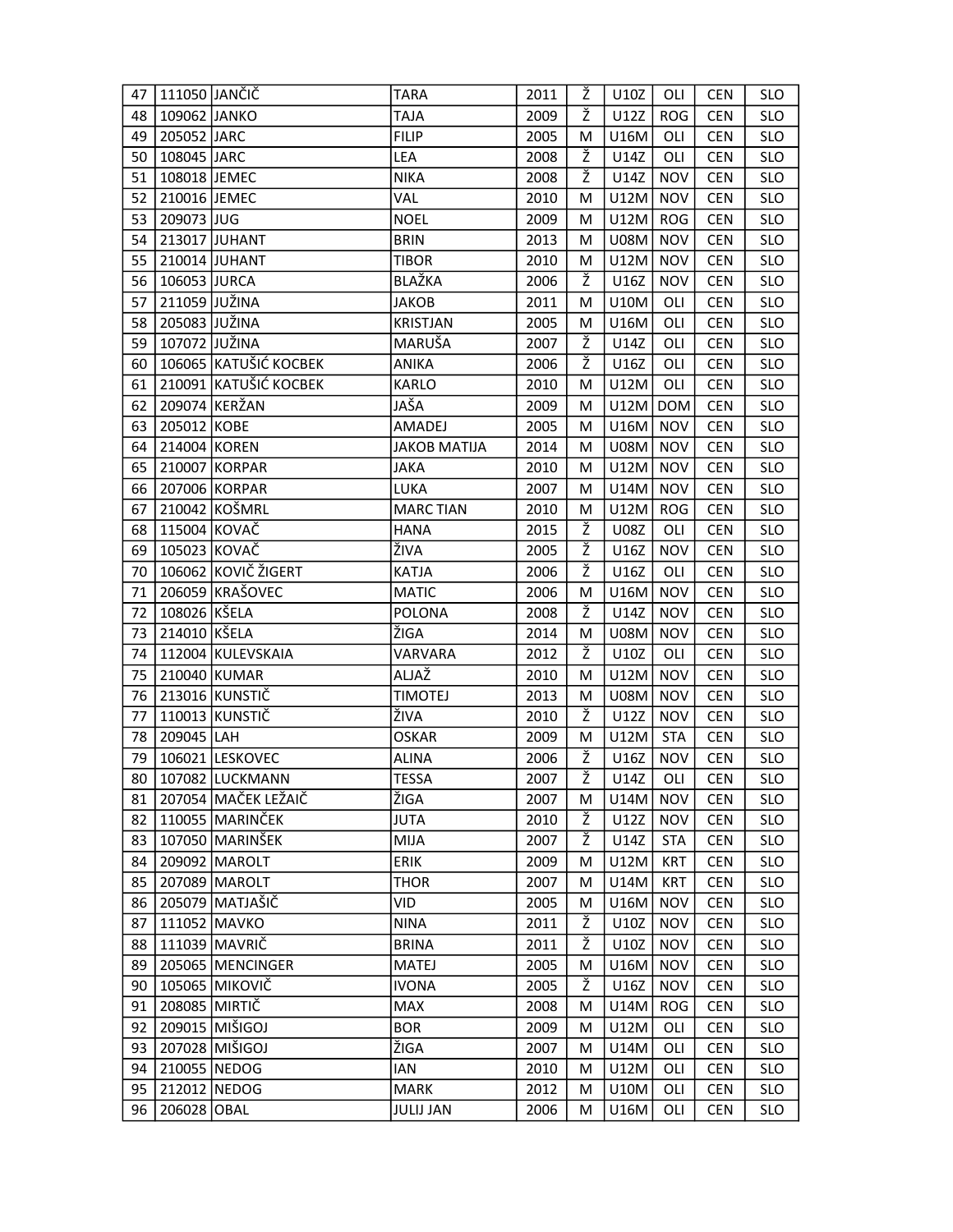| 97  |                      | 210071 OSREDKAR                 | <b>MIHAJLO</b>       | 2010 | М | $U12M$ NOV  |            | <b>CEN</b> | <b>SLO</b> |
|-----|----------------------|---------------------------------|----------------------|------|---|-------------|------------|------------|------------|
| 98  | 212002 OVNIK         |                                 | ALJAŽ                | 2012 | М | U10M        | <b>DOM</b> | <b>CEN</b> | <b>SLO</b> |
| 99  | 210080 OVNIK         |                                 | <b>TILEN</b>         | 2010 | М | U12M        | <b>DOM</b> | <b>CEN</b> | <b>SLO</b> |
| 100 | 110005 PAJK          |                                 | LARA                 | 2010 | Ž | U12Z        | OLI        | <b>CEN</b> | <b>SLO</b> |
| 101 | 108043   PAJK        |                                 | <b>NEJA</b>          | 2008 | ž | U14Z        | OLI        | <b>CEN</b> | <b>SLO</b> |
| 102 | 113001 PAJK          |                                 | <b>TIJA</b>          | 2013 | Ž | <b>U08Z</b> | OLI        | <b>CEN</b> | <b>SLO</b> |
|     | 103   109063   PEČAR |                                 | <b>NEJA</b>          | 2009 | ž | U12Z        | <b>ROG</b> | <b>CEN</b> | <b>SLO</b> |
|     |                      | 104 108004 PERUŠKO              | LUCIJA               | 2008 | Ž | U14Z        | <b>NOV</b> | <b>CEN</b> | <b>SLO</b> |
|     |                      | 105   108055   PETERLIN         | <b>NEŽA</b>          | 2008 | ž | U14Z        | <b>KRT</b> | <b>CEN</b> | <b>SLO</b> |
|     | 106 209002 PIRNAT    |                                 | <b>KLEMEN MIHAEL</b> | 2009 | м | U12M        | OLI        | <b>CEN</b> | <b>SLO</b> |
|     | 107 205010 PIRNAT    |                                 | <b>PETER</b>         | 2005 | м | U16M        | OLI        | <b>CEN</b> | <b>SLO</b> |
|     |                      | 108 213027 PLAVČAK              | <b>BJORN</b>         | 2012 | М | <b>U10M</b> | OLI        | <b>CEN</b> | <b>SLO</b> |
| 109 |                      | 109060 PLAVČAK                  | PILAR                | 2009 | ž | U12Z        | OLI        | <b>CEN</b> | <b>SLO</b> |
| 110 | 211022 PLESEC        |                                 | <b>NAJ</b>           | 2011 | м | <b>U10M</b> | OLI        | <b>CEN</b> | <b>SLO</b> |
| 111 |                      | 205062 PODGORNIK                | <b>ROK</b>           | 2005 | M | <b>U16M</b> | OLI        | <b>CEN</b> | <b>SLO</b> |
|     |                      | 112 108009 PODGORNIK            | <b>TINA</b>          | 2008 | ž | U14Z        | OLI        | <b>CEN</b> | <b>SLO</b> |
|     |                      | 113 211062 POTOČNIK             | <b>BOR</b>           | 2011 | М | U10M        | <b>DOM</b> | <b>CEN</b> | <b>SLO</b> |
|     | 114 209053 POVŠE     |                                 | <b>FILIP</b>         | 2009 | M | U12M        | OLI        | <b>CEN</b> | <b>SLO</b> |
|     | 115 205090 POVŠE     |                                 | <b>MIHA</b>          | 2005 | м | U16M        | OLI        | <b>CEN</b> | <b>SLO</b> |
|     |                      | 116   109075   PUSTATIČNIK      | PIA                  | 2009 | ž | U12Z        | OLI        | <b>CEN</b> | <b>SLO</b> |
| 117 |                      | 111048 PUTRIH FRUMEN            | LENI                 | 2011 | Ž | U10Z        | <b>KRT</b> | <b>CEN</b> | <b>SLO</b> |
|     | 118 210092 RAJER     |                                 | <b>JAKOB</b>         | 2010 | М | U12M        | <b>KRT</b> | <b>CEN</b> | <b>SLO</b> |
|     | 119 205067 RECEK     |                                 | GAL                  | 2005 | м | U16M        | <b>NOV</b> | <b>CEN</b> | <b>SLO</b> |
|     | 120 108042 REPŠE     |                                 | <b>JULIJA EVA</b>    | 2008 | Ž | U14Z        | OLI        | <b>CEN</b> | <b>SLO</b> |
|     | 121 110029 REZELJ    |                                 | NEŽA                 | 2010 | Ž | U12Z        | <b>ROG</b> | <b>CEN</b> | <b>SLO</b> |
| 122 |                      | 114012 SAJOVIC                  | LANA                 | 2014 | ž | <b>U08Z</b> | OLI        | <b>CEN</b> | <b>SLO</b> |
|     |                      | 123 110069 SAJOVIC              | <b>TIJA</b>          | 2010 | Ž | U12Z        | OLI        | <b>CEN</b> | <b>SLO</b> |
|     |                      | 124 110051 SCHARA               | MELANIA              | 2010 | ž | U12Z        | <b>NOV</b> | <b>CEN</b> | <b>SLO</b> |
| 125 | 215004 SHORIN        |                                 | ALEKSANDR            | 2015 | M | <b>U08M</b> | OLI        | <b>CEN</b> | <b>SLO</b> |
|     |                      | 126   205027   SIMONČIČ         | <b>JAN</b>           | 2005 | M | U16M        | <b>NOV</b> | <b>CEN</b> | <b>SLO</b> |
| 127 |                      | 105061 SLAPNIK                  | AŠA                  | 2005 | Ž | U16Z        | <b>ROG</b> | <b>CEN</b> | <b>SLO</b> |
|     |                      | 128 108029 SLONJŠAK             | <b>EVA</b>           | 2008 | Ž | U14Z        | <b>NOV</b> | <b>CEN</b> | <b>SLO</b> |
|     | 129 109003 SORČ      |                                 | <b>EVA</b>           | 2009 | Ž | U12Z        | <b>NOV</b> | <b>CEN</b> | <b>SLO</b> |
|     | 130 211065 STANIČ    |                                 | <b>STAŠ</b>          | 2011 | M | U10M        | DOM        | <b>CEN</b> | <b>SLO</b> |
|     |                      | 131 109043 STOIMENOVSKA         | ŽIVA                 | 2009 | Ž | U12Z        | <b>DOM</b> | <b>CEN</b> | <b>SLO</b> |
|     | 132 111015 SVETE     |                                 | LARA                 | 2011 | Ž | U10Z        | <b>NOV</b> | <b>CEN</b> | <b>SLO</b> |
|     |                      | 133   205014 SVETLIČIČ          | MATEVŽ               | 2005 | м | U16M        | <b>NOV</b> | <b>CEN</b> | <b>SLO</b> |
|     | 134 210013 ŠENK      |                                 | LOVRO                | 2010 | М | U12M        | OLI        | <b>CEN</b> | <b>SLO</b> |
|     | 135   205009   ŠENK  |                                 | <b>MATIJA</b>        | 2005 | M | U16M        | OLI        | <b>CEN</b> | <b>SLO</b> |
|     | 136 205095 ŠMID      |                                 | <b>DANIEL</b>        | 2005 | М | U16M        | <b>STA</b> | <b>CEN</b> | <b>SLO</b> |
| 137 | 205013 ŠMUC          |                                 | <b>MAKS</b>          | 2005 | м | U16M        | <b>NOV</b> | <b>CEN</b> | <b>SLO</b> |
|     | 138 207056 ŠOBAK     |                                 | JAN                  | 2007 | M | U14M        | <b>STA</b> | <b>CEN</b> | <b>SLO</b> |
|     |                      | 139   208080   ŠTUPAR ŠLEBINGER | <b>FILIP</b>         | 2008 | М | U14M        | <b>NOV</b> | <b>CEN</b> | <b>SLO</b> |
|     |                      | 140   209068   ŠULMAN           | OLIVER               | 2009 | М | U12M        | <b>NOV</b> | <b>CEN</b> | <b>SLO</b> |
|     |                      | 141   108073   ŠUŠTAR FINŽGAR   | AJDA                 | 2008 | ž | U14Z        | <b>NOV</b> | <b>CEN</b> | <b>SLO</b> |
|     |                      | 142   112003   ŠUŠTAR FINŽGAR   | <b>BRINA</b>         | 2012 | Ž | U10Z        | <b>DOM</b> | <b>CEN</b> | <b>SLO</b> |
|     |                      | 143   212015   ŠUŠTERŠIČ        | ALJAŽ                | 2012 | М | U10M        | <b>NOV</b> | <b>CEN</b> | <b>SLO</b> |
|     |                      | 144 209008 TEKALEC              | <b>IZTOK</b>         | 2009 | М | U12M        | <b>DOM</b> | <b>CEN</b> | <b>SLO</b> |
|     |                      | 145   106005   TEKALEC          | ZARJA                | 2006 | Ž | U16Z        | <b>DOM</b> | <b>CEN</b> | <b>SLO</b> |
|     |                      | 146 106024 TOMINC               | LINA                 | 2006 | Ž | U16Z        | <b>NOV</b> | <b>CEN</b> | <b>SLO</b> |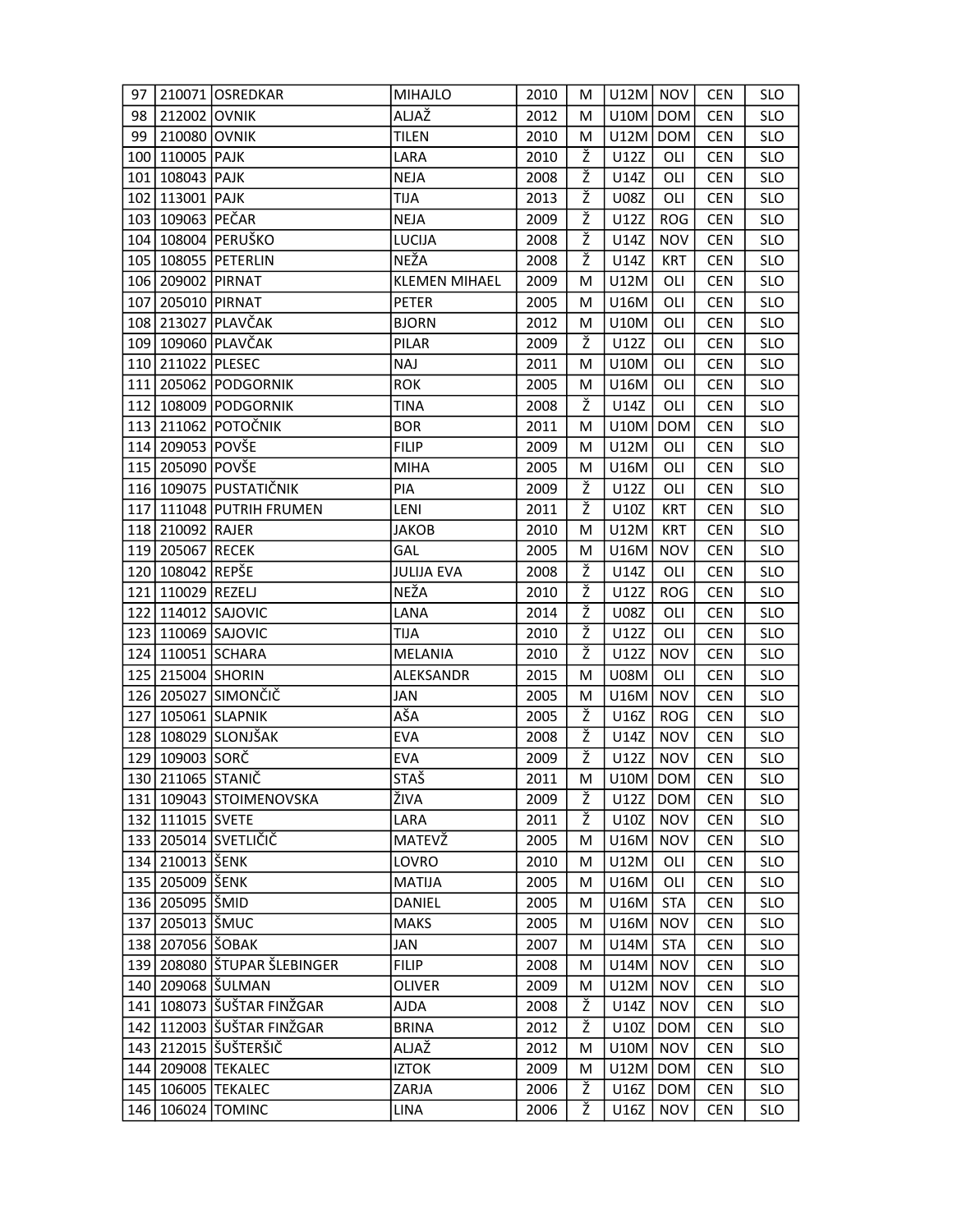| 147 |                   | 208064 TRATAR           | ALJAŽ          | 2008 | м | U14M        | <b>ROG</b> | <b>CEN</b> | <b>SLO</b> |
|-----|-------------------|-------------------------|----------------|------|---|-------------|------------|------------|------------|
|     | 148 205096 TRDAN  |                         | <b>JAKOB</b>   | 2005 | M | <b>U16M</b> | OLI        | <b>CEN</b> | <b>SLO</b> |
|     | 149 109014 ULČAR  |                         | AJDA KATARINA  | 2009 | Ž | U12Z        | <b>NOV</b> | <b>CEN</b> | <b>SLO</b> |
| 150 | 210009 ULČAR      |                         | JANŽ MAKSIM    | 2010 | M | <b>U12M</b> | <b>NOV</b> | <b>CEN</b> | <b>SLO</b> |
| 151 | 105078 URŠIČ      |                         | ANA            | 2005 | ž | U16Z        | OLI        | <b>CEN</b> | <b>SLO</b> |
|     |                   | 152 107077 VALANT       | <b>EMA</b>     | 2007 | ž | U14Z        | <b>KRT</b> | <b>CEN</b> | <b>SLO</b> |
|     |                   | 153 113012 VEHOVAR      | <b>MILA</b>    | 2013 | ž | <b>U08Z</b> | OLI        | <b>CEN</b> | <b>SLO</b> |
|     |                   | 154 215003 VEHOVAR      | ŽIGA           | 2015 | M | <b>U08M</b> | OLI        | <b>CEN</b> | <b>SLO</b> |
|     |                   | 155 105087 VERDERBER    | <b>NINA</b>    | 2005 | Ž | U16Z        | <b>NOV</b> | <b>CEN</b> | <b>SLO</b> |
|     |                   | 156 210032 VESNAVER     | VAL            | 2010 | М | U12M        | OLI        | <b>CEN</b> | <b>SLO</b> |
| 157 | 209090 VEZJAK     |                         | <b>JULIJAN</b> | 2009 | М | U12M        | OLI        | <b>CEN</b> | <b>SLO</b> |
|     |                   | 158 209091 VIMOS KOCBEK | <b>MARTIN</b>  | 2009 | M | U12M        | OLI        | <b>CEN</b> | <b>SLO</b> |
|     | 159 108071 VINTAR |                         | TIA            | 2008 | Ž | U14Z        | <b>ROG</b> | <b>CEN</b> | <b>SLO</b> |
|     | 160 210043 VINTAR |                         | TIT            | 2010 | M | U12M        | <b>ROG</b> | <b>CEN</b> | <b>SLO</b> |
|     |                   | 161   105077   VOLAVŠEK | <b>EMA</b>     | 2005 | Ž | U16Z        | <b>STA</b> | <b>CEN</b> | <b>SLO</b> |
| 162 |                   | 106056 VOLAVŠEK         | <b>MANJA</b>   | 2006 | ž | U16Z        | <b>STA</b> | <b>CEN</b> | <b>SLO</b> |
|     | 163 207011 VOLF   |                         | <b>FILIP</b>   | 2007 | M | <b>U14M</b> | <b>DOM</b> | <b>CEN</b> | <b>SLO</b> |
|     | 164 112006 VOLF   |                         | <b>MAJA</b>    | 2012 | ž | U10Z        | <b>DOM</b> | <b>CEN</b> | <b>SLO</b> |
|     | 165 209007 VOLF   |                         | VILI           | 2009 | M | U12M        | <b>DOM</b> | <b>CEN</b> | <b>SLO</b> |
|     | 166 106057 VUGA   |                         | DAŠA           | 2006 | ž | U16Z        | <b>ELE</b> | <b>CEN</b> | <b>SLO</b> |
|     |                   | 167 212003 ZAVEC KRANJC | VAL            | 2012 | M | <b>U10M</b> | <b>DOM</b> | <b>CEN</b> | <b>SLO</b> |
|     | 168 211011 ZGONC  |                         | <b>MAKS</b>    | 2011 | М | <b>U10M</b> | OLI        | <b>CEN</b> | <b>SLO</b> |
|     | 169 213028 ŽAGAR  |                         | LUKA           | 2013 | М | <b>U08M</b> | <b>NOV</b> | <b>CEN</b> | <b>SLO</b> |
| 170 | 212032  ŽMAVC     |                         | <b>OSKAR</b>   | 2012 | M | <b>U10M</b> | <b>NOV</b> | <b>CEN</b> | <b>SLO</b> |

## NOTRANJSKO - PRIMORSKA REGIJA

| #              | Koda          | <b>IPriimek</b>    | <b>Ime</b>       | Letnik   Spol |   | Kat.        | Klub       | Regija     | Država     |
|----------------|---------------|--------------------|------------------|---------------|---|-------------|------------|------------|------------|
| $\mathbf{1}$   |               | 105056 ABRAM       | ŽANA             | 2005          | Ž | U16Z        | <b>POS</b> | <b>NPR</b> | <b>SLO</b> |
| $\overline{2}$ | 205085 ARČON  |                    | ANŽEJ            | 2005          | M | U16M        | SDP        | <b>NPR</b> | <b>SLO</b> |
| 3              | 113014 BABIČ  |                    | <b>DUNJA</b>     | 2013          | ž | U08Z        | ASA        | <b>NPR</b> | <b>SLO</b> |
| 4              |               | 211058 BARUCA      | <b>COEN</b>      | 2011          | M | U10M        | SNO        | <b>NPR</b> | <b>SLO</b> |
| 5              | 116001 BAŠIČ  |                    | <b>ASJA</b>      | 2016          | ž | U08Z        | ASA        | <b>NPR</b> | <b>SLO</b> |
| 6              |               | 208084 BAVDAŽ      | SEBASTJAN        | 2008          | M | U14M        | <b>GOR</b> | <b>NPR</b> | <b>SLO</b> |
| $\overline{7}$ | 106027 BIRSA  |                    | EMA              | 2006          | Ž | U16Z        | <b>POS</b> | <b>NPR</b> | <b>SLO</b> |
| 8              | 111018 BIRSA  |                    | LORENA           | 2011          | ž | U10Z        | POS        | <b>NPR</b> | <b>SLO</b> |
| 9              | 215001 BIZJAK |                    | ARSEN            | 2015          | M | <b>U08M</b> | ASA        | <b>NPR</b> | <b>SLO</b> |
| 10             | 213011 BIZJAK |                    | <b>TRISTAN</b>   | 2013          | M | <b>U08M</b> | ASA        | <b>NPR</b> | <b>SLO</b> |
| 11             | 110001 BIZJAK |                    | <b>VIKTORIJA</b> | 2010          | ž | U12Z        | ASA        | <b>NPR</b> | <b>SLO</b> |
| 12             | 113020 BONIN  |                    | LARA             | 2013          | ž | U08Z        | IZO        | <b>NPR</b> | <b>SLO</b> |
| 13             | 112991 BOŽIČ  |                    | <b>NINA</b>      | 2012          | ž | U10Z        | SNZ        | <b>NPR</b> | <b>SLO</b> |
| 14             | 208027 BOŽIČ  |                    | TAJ              | 2008          | M | U14M        | SNZ        | <b>NPR</b> | <b>SLO</b> |
| 15             | 110063 BRUS   |                    | JULIJA           | 2010          | Ž | U12Z        | <b>IDR</b> | <b>NPR</b> | <b>SLO</b> |
| 16             |               | 109025 BURGAR      | GAJA             | 2009          | ž | U12Z        | <b>MAT</b> | <b>NPR</b> | <b>SLO</b> |
| 17             |               | 108054 BURGAR      | <b>IRIS</b>      | 2008          | Ž | U14Z        | <b>MAT</b> | <b>NPR</b> | <b>SLO</b> |
| 18             |               | 210083 ČEHOVIN     | <b>MAKS</b>      | 2010          | M | U12M        | <b>SKM</b> | <b>NPR</b> | <b>SLO</b> |
| 19             | 106052 DROLE  |                    | <b>ELLA</b>      | 2006          | Ž | U16Z        | MAT        | <b>NPR</b> | <b>SLO</b> |
| 20             |               | 116003 DŽUZDANOVIĆ | SELMA            | 2016          | ž | U08Z        | ASA        | <b>NPR</b> | <b>SLO</b> |
| 21             | 209046 FELC   |                    | SAMO             | 2009          | M | U12M        | JAV        | <b>NPR</b> | <b>SLO</b> |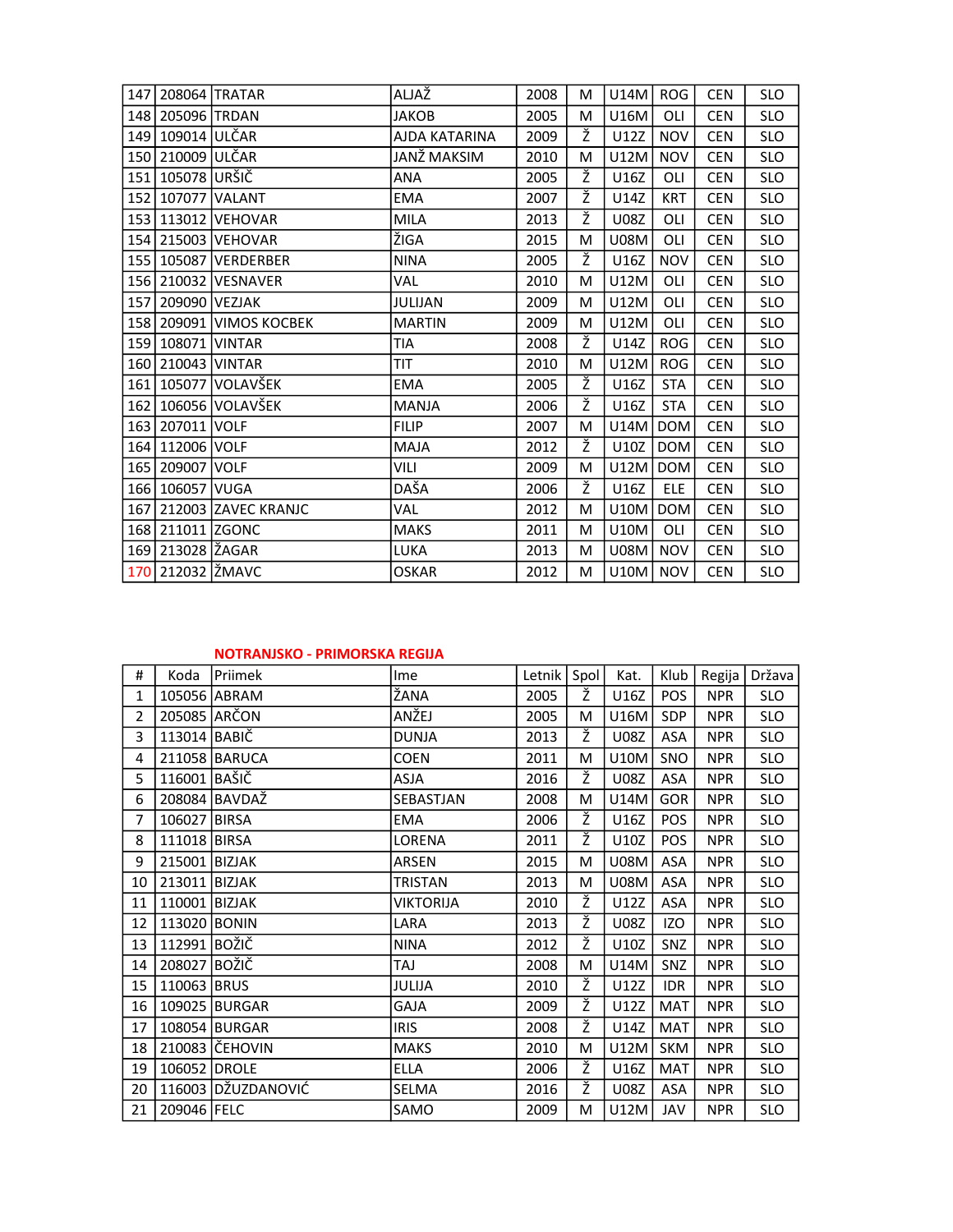| 22 | 206006 FELC   |                        | TOMI            | 2006 | М | U16M        | JAV        | <b>NPR</b> | <b>SLO</b> |
|----|---------------|------------------------|-----------------|------|---|-------------|------------|------------|------------|
| 23 |               | 109068 FILIPČIČ        | <b>KARIN</b>    | 2009 | Ž | U12Z        | <b>SKM</b> | <b>NPR</b> | <b>SLO</b> |
| 24 |               | 210024 FONTANINI       | <b>KEVIN</b>    | 2010 | М | U12M        | GOR        | <b>NPR</b> | <b>SLO</b> |
| 25 |               | 207070 FONTANINI       | <b>NIK</b>      | 2007 | м | U14M        | GOR        | <b>NPR</b> | <b>SLO</b> |
| 26 |               | 105086 GERDINA         | KAJA            | 2005 | Ž | U16Z        | LOG        | <b>NPR</b> | <b>SLO</b> |
| 27 |               | 209081 GNEZDA          | TINE            | 2009 | м | U12M        | <b>IDR</b> | <b>NPR</b> | <b>SLO</b> |
| 28 |               | 207020 GOVEKAR         | MATEVŽ          | 2007 | М | U14M        | LOG        | <b>NPR</b> | <b>SLO</b> |
| 29 |               | 106004 GRMOVŠEK        | <b>KAROLINA</b> | 2006 | Ž | U16Z        | JAV        | <b>NPR</b> | <b>SLO</b> |
| 30 |               | 109019 GRMOVŠEK        | <b>MARINA</b>   | 2009 | ž | U12Z        | JAV        | <b>NPR</b> | <b>SLO</b> |
| 31 | 116004 HAJDIĆ |                        | ALINA           | 2016 | Ž | <b>U08Z</b> | <b>ASA</b> | <b>NPR</b> | <b>SLO</b> |
| 32 |               | 106014 HROVATIN        | ŽIVA            | 2006 | ž | U16Z        | JAV        | <b>NPR</b> | <b>SLO</b> |
| 33 | 105014 HVALA  |                        | <b>MANCA</b>    | 2005 | Ž | U16Z        | <b>MAT</b> | <b>NPR</b> | <b>SLO</b> |
| 34 | 206070 HVALIČ |                        | GAL             | 2006 | м | U16M        | GOR        | <b>NPR</b> | <b>SLO</b> |
| 35 | 116005 ILIĆ   |                        | VANESA          | 2016 | ž | <b>U08Z</b> | ASA        | <b>NPR</b> | <b>SLO</b> |
| 36 | 206060 JEKLIN |                        | <b>RENE</b>     | 2006 | M | U16M        | <b>MAT</b> | <b>NPR</b> | <b>SLO</b> |
| 37 | 115005 JEŽ    |                        | <b>IVANA</b>    | 2015 | Ž | <b>U08Z</b> | ASA        | <b>NPR</b> | <b>SLO</b> |
| 38 |               | 107052 JURCA ŠTEFANČIČ | LANA            | 2007 | ž | U14Z        | <b>POS</b> | <b>NPR</b> | <b>SLO</b> |
| 39 | 113006 KAČIČ  |                        | <b>ASJA</b>     | 2013 | ž | <b>U08Z</b> | ASA        | <b>NPR</b> | <b>SLO</b> |
| 40 |               | 211017 KANELLOPULOS    | JAN             | 2011 | M | U10M        | <b>MAT</b> | <b>NPR</b> | <b>SLO</b> |
| 41 | 205004 KAVČIČ |                        | <b>ALEKS</b>    | 2005 | м | U16M        | JAV        | <b>NPR</b> | <b>SLO</b> |
| 42 | 206001 KAVČIČ |                        | <b>BOR</b>      | 2006 | M | U16M        | JAV        | <b>NPR</b> | <b>SLO</b> |
| 43 | 210026 KAVČIČ |                        | LUKA            | 2010 | м | U12M        | JAV        | <b>NPR</b> | <b>SLO</b> |
| 44 |               | 207047 KLEMEN          | ALJAŽ           | 2007 | М | U14M        | POS        | <b>NPR</b> | <b>SLO</b> |
| 45 | 207085 KOBAL  |                        | AMADEJ          | 2007 | М | U14M        | <b>GOR</b> | <b>NPR</b> | <b>SLO</b> |
| 46 | 109040 KOBAL  |                        | <b>JULIJA</b>   | 2009 | Ž | U12Z        | <b>GOR</b> | <b>NPR</b> | <b>SLO</b> |
| 47 | 208076 KOBAL  |                        | <b>MATIC</b>    | 2008 | M | U14M        | MAT        | <b>NPR</b> | <b>SLO</b> |
| 48 |               | 108039 KOGLOT          | <b>MIA</b>      | 2008 | Ž | U14Z        | <b>GOR</b> | <b>NPR</b> | <b>SLO</b> |
| 49 | 205078 KOKALJ |                        | GAŠPER          | 2005 | M | U16M        | LOG        | <b>NPR</b> | <b>SLO</b> |
| 50 | 208029 KOKALJ |                        | MATEJ           | 2008 | м | U14M        | LOG        | <b>NPR</b> | <b>SLO</b> |
| 51 |               | 211018 KOKOLE          | <b>MARKO</b>    | 2011 | М | U10M        | <b>MAT</b> | <b>NPR</b> | <b>SLO</b> |
| 52 |               | 207079 KRANJC          | LUKA            | 2007 | М | U14M        | <b>MAT</b> | <b>NPR</b> | <b>SLO</b> |
| 53 | 109080 KREFT  |                        | LINA            | 2009 | Ž | U12Z        | IDR.       | <b>NPR</b> | <b>SLO</b> |
| 54 |               | 112009 KRIŽNIČ         | LARA            | 2012 | ž | U10Z        | <b>MAT</b> | <b>NPR</b> | <b>SLO</b> |
| 55 |               | 208043 KRUH HVALA      | <b>TARAS</b>    | 2008 | M | $U14M$ GOR  |            | <b>NPR</b> | <b>SLO</b> |
| 56 | 107016 KUNC   |                        | <b>ANA</b>      | 2007 | Ž | U14Z        | LOG        | <b>NPR</b> | <b>SLO</b> |
| 57 | 210021 KUNC   |                        | <b>TOBIJA</b>   | 2010 | М | U12M        | <b>LOG</b> | <b>NPR</b> | <b>SLO</b> |
| 58 | 210057 LAMPE  |                        | <b>URBAN</b>    | 2010 | M | U12M        | JAV        | <b>NPR</b> | <b>SLO</b> |
| 59 |               | 207063 LAVRENČIČ       | <b>JAKOB</b>    | 2007 | М | U14M        | <b>MAT</b> | <b>NPR</b> | <b>SLO</b> |
| 60 |               | 205068 LAVRENČIČ       | <b>ROK</b>      | 2005 | M | U16M        | MAT        | <b>NPR</b> | <b>SLO</b> |
| 61 | 208077 LEBAN  |                        | <b>MAKS</b>     | 2008 | М | U14M        | MAT        | <b>NPR</b> | <b>SLO</b> |
| 62 | 210039 LEBAN  |                        | TOMAŽ           | 2010 | M | U12M        | MAT        | <b>NPR</b> | SLO        |
| 63 |               | 205071 LESKOVEC        | <b>JAKOB</b>    | 2005 | M | U16M        | LOG        | <b>NPR</b> | <b>SLO</b> |
| 64 | 110006 LOGAR  |                        | <b>NIKA</b>     | 2010 | Ž | U12Z        | JAV        | <b>NPR</b> | <b>SLO</b> |
| 65 | 212008 LOGAR  |                        | VID             | 2012 | M | U10M        | JAV        | <b>NPR</b> | <b>SLO</b> |
| 66 |               | 209077 LUKEŽIČ         | <b>PINO</b>     | 2009 | M | U12M        | SDP        | <b>NPR</b> | <b>SLO</b> |
| 67 |               | 209082 MARUŠIČ         | LAN             | 2009 | M | U12M        | GOR        | <b>NPR</b> | <b>SLO</b> |
| 68 |               | 212042 MARUŠIČ         | <b>MARK</b>     | 2012 | M | U10M        | <b>GOR</b> | <b>NPR</b> | <b>SLO</b> |
| 69 |               | 211019 MAŠERA          | GREGA           | 2011 | M | U10M        | MAT        | <b>NPR</b> | <b>SLO</b> |
| 70 |               | 208036 MAŠERA          | <b>MIHA</b>     | 2008 | M | U14M        | MAT        | <b>NPR</b> | <b>SLO</b> |
| 71 |               | 211063 MIZZON          | LUKA            | 2011 | M | U10M        | GOR        | <b>NPR</b> | <b>SLO</b> |
|    |               |                        |                 |      |   |             |            |            |            |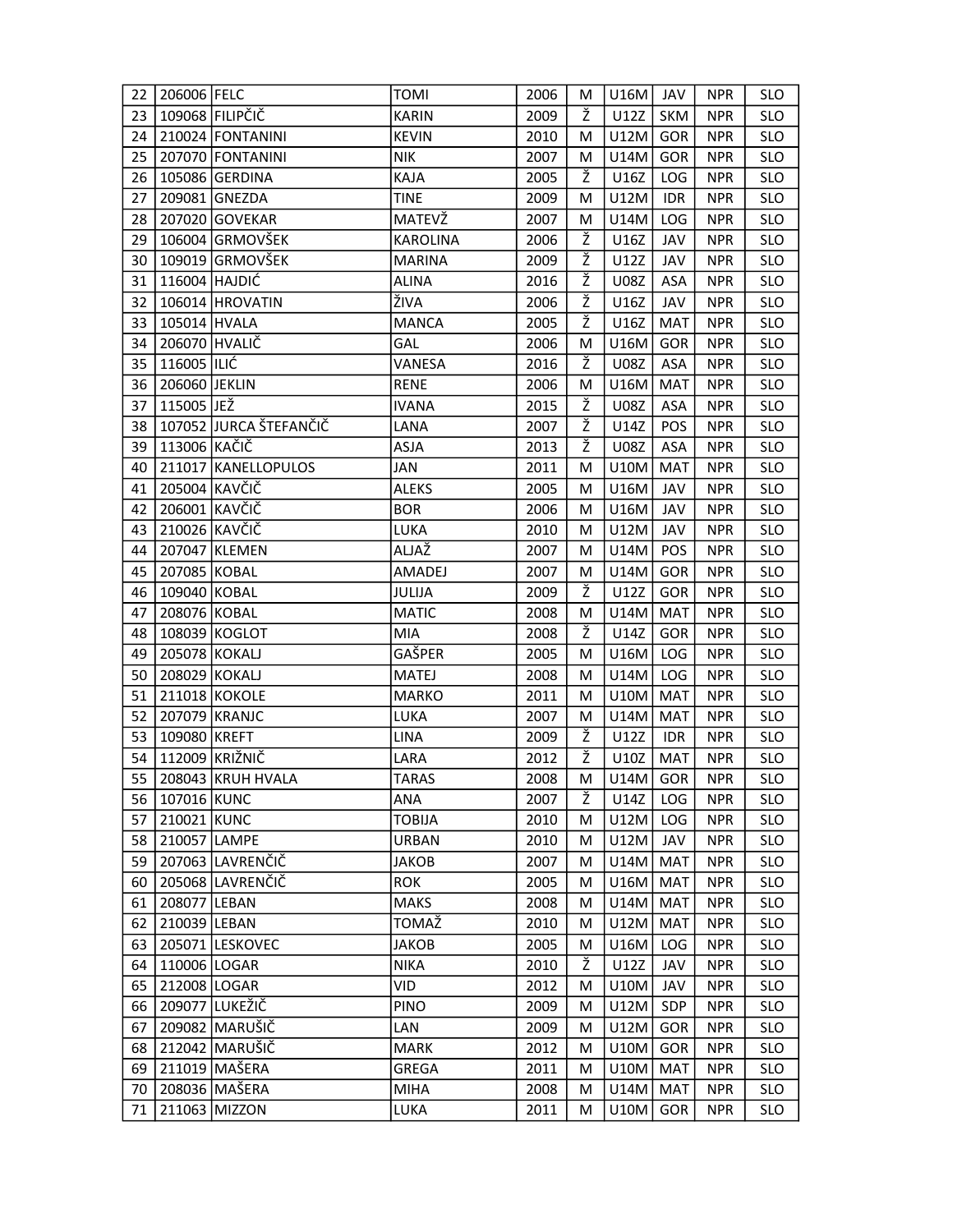| 72  |                       | 213026 MIZZON            | <b>MATIJA</b>   | 2013 | M | $U08M$ GOR  |            | <b>NPR</b> | <b>SLO</b> |
|-----|-----------------------|--------------------------|-----------------|------|---|-------------|------------|------------|------------|
| 73  |                       | 111029 MLAKAR TRČEK      | <b>ANA</b>      | 2011 | Ž | U10Z        | JAV        | <b>NPR</b> | <b>SLO</b> |
| 74  |                       | 209034 MRAKIČ            | <b>NEJC</b>     | 2009 | M | U12M        | GOR        | <b>NPR</b> | <b>SLO</b> |
| 75  |                       | 109071 MUROVEC           | JULIJA          | 2009 | Ž | U12Z        | <b>MAT</b> | <b>NPR</b> | <b>SLO</b> |
| 76  |                       | 115003 NAGODE            | <b>EMA</b>      | 2015 | Ž | <b>U08Z</b> | ASA        | <b>NPR</b> | <b>SLO</b> |
| 77  | 208091 ODAR           |                          | <b>MAJ</b>      | 2008 | м | U14M        | POS        | <b>NPR</b> | <b>SLO</b> |
| 78  |                       | 105076 PAVLICA ZORN      | <b>BRINA</b>    | 2005 | Ž | U16Z        | GOR        | <b>NPR</b> | <b>SLO</b> |
| 79  |                       | 207052 PAVLICA ZORN      | <b>TOBIJA</b>   | 2007 | М | U14M        | GOR        | <b>NPR</b> | <b>SLO</b> |
| 80  | 209012 PEČEK          |                          | <b>ENEJ</b>     | 2009 | М | U12M        | JAV        | <b>NPR</b> | <b>SLO</b> |
| 81  | 213005 PEČEK          |                          | <b>ERIK</b>     | 2013 | M | <b>U08M</b> | JAV        | <b>NPR</b> | <b>SLO</b> |
| 82  | 111006 PEČEK          |                          | <b>EVA</b>      | 2011 | ž | U10Z        | JAV        | <b>NPR</b> | <b>SLO</b> |
| 83  |                       | 206071 PETROVČIČ         | ANŽE            | 2006 | М | U16M        | LOG        | <b>NPR</b> | <b>SLO</b> |
| 84  |                       | 209069 PETROVČIČ         | GAL             | 2009 | M | U12M        | LOG        | <b>NPR</b> | <b>SLO</b> |
| 85  | 107056 PIRIH          |                          | <b>MANCA</b>    | 2007 | Ž | U14Z        | GOR        | <b>NPR</b> | <b>SLO</b> |
| 86  | 107057 PIRIH          |                          | <b>METKA</b>    | 2007 | Ž | U14Z        | GOR        | <b>NPR</b> | <b>SLO</b> |
| 87  | 109065 PIRIH          |                          | URŠA            | 2009 | Ž | U12Z        | SNZ        | <b>NPR</b> | <b>SLO</b> |
| 88  |                       | 112016 PODGORNIK         | <b>NEJA</b>     | 2012 | Ž | U10Z        | ASA        | <b>NPR</b> | <b>SLO</b> |
| 89  |                       | 115006 PODMENIK          | ZOJA            | 2015 | ž | U08Z        | ASA        | <b>NPR</b> | <b>SLO</b> |
| 90  |                       | 206053 POLJANEC          | <b>NIK</b>      | 2006 | M | U16M        | GOR        | <b>NPR</b> | <b>SLO</b> |
| 91  |                       | 211055 RADOJEVIČ         | <b>ROK</b>      | 2011 | М | U10M        | GOR        | <b>NPR</b> | <b>SLO</b> |
| 92  |                       | 110049 RASPOR            | LARA            | 2010 | Ž | U12Z        | ASA        | <b>NPR</b> | <b>SLO</b> |
| 93  | 107071 RUPNIK         |                          | ČARNA           | 2007 | ž | U14Z        | JAV        | <b>NPR</b> | <b>SLO</b> |
| 94  | 209016 RUPNIK         |                          | <b>DAVID</b>    | 2009 | M | U12M        | LOG        | <b>NPR</b> | <b>SLO</b> |
| 95  |                       | 105009 RUPNIK            | JULIJA          | 2005 | Ž | U16Z        | JAV        | <b>NPR</b> | <b>SLO</b> |
| 96  | 207001 RUPNIK         |                          | <b>MAKS</b>     | 2007 | M | U14M        | JAV        | <b>NPR</b> | <b>SLO</b> |
| 97  |                       | 109023 RUPNIK            | <b>NEJA</b>     | 2009 | ž | U12Z        | JAV        | <b>NPR</b> | <b>SLO</b> |
| 98  | 210037 RUPNIK         |                          | <b>RENE</b>     | 2010 | М | U12M        | JAV        | <b>NPR</b> | <b>SLO</b> |
| 99  |                       | 206072 SEMENIČ           | <b>TRISTAN</b>  | 2006 | М | U16M        | GOR        | <b>NPR</b> | <b>SLO</b> |
| 100 |                       | 209079 STAMENKOVIČ       | <b>NIKO</b>     | 2009 | М | U12M        | MAT        | <b>NPR</b> | <b>SLO</b> |
| 101 |                       | 211032 STAMENKOVIČ       | ŽIGA            | 2011 | M | U10M        | <b>MAT</b> | <b>NPR</b> | <b>SLO</b> |
|     | 102 209072 STUBELJ    |                          | ENEJ            | 2009 | М | U12M        | GOR        | <b>NPR</b> | <b>SLO</b> |
|     | 103   208062   SULIČ  |                          | SAMO            | 2008 | М | U14M        | GOR        | <b>NPR</b> | SLO        |
|     | 104 211010 ŠADL       |                          | MATEVŽ          | 2011 | М | U10M        | <b>SKM</b> | <b>NPR</b> | <b>SLO</b> |
|     | 105 106059   ŠADL     |                          | <b>TAJA</b>     | 2006 | Ž | U16Z        | SKM        | <b>NPR</b> | <b>SLO</b> |
|     | 106 208046 ŠAVLI      |                          | <b>KRISTIAN</b> | 2008 | M | $U14M$ GOR  |            | <b>NPR</b> | <b>SLO</b> |
|     | 107   206018   ŠEBALJ |                          | GAL             | 2006 | M | U16M        | JAV        | <b>NPR</b> | <b>SLO</b> |
|     |                       | 108   108024   ŠKRABOLJE | <b>CORINA</b>   | 2008 | Ž | U14Z        | SNZ        | <b>NPR</b> | <b>SLO</b> |
|     |                       | 109   112033   ŠKRABOLJE | <b>TRINNY</b>   | 2012 | Ž | U10Z        | <b>SNZ</b> | <b>NPR</b> | <b>SLO</b> |
|     |                       | 110 109013 ŠPACAPAN      | NELI            | 2009 | Ž | U12Z        | GOR        | <b>NPR</b> | <b>SLO</b> |
|     | 111 207038 TRČEK      |                          | ANŽE            | 2007 | М | U14M        | JAV        | <b>NPR</b> | <b>SLO</b> |
|     |                       | 112 216002 TREBOVC       | <b>VITAN</b>    | 2016 | М | <b>U08M</b> | ASA        | <b>NPR</b> | <b>SLO</b> |
|     | 113 110008 ULJAN      |                          | VANESA          | 2010 | Ž | U12Z        | SNZ        | <b>NPR</b> | <b>SLO</b> |
|     | 114 110046 VIČIČ      |                          | VITA            | 2010 | Ž | U12Z        | SNZ        | <b>NPR</b> | <b>SLO</b> |
|     |                       | 115 208079 VIDMAR        | BLAŽ            | 2008 | M | U14M        | POS        | <b>NPR</b> | <b>SLO</b> |
|     |                       | 116 108062 VODOPIVEC     | <b>ELA</b>      | 2008 | Ž | U14Z        | GOR        | <b>NPR</b> | <b>SLO</b> |
|     | 117 214009 ŽELE       |                          | <b>FABIEN</b>   | 2014 | M | <b>U08M</b> | <b>POS</b> | <b>NPR</b> | <b>SLO</b> |
|     |                       | 118 211029 ŽIVKOVIĆ      | ELIJA           | 2011 | M | U10M        | JAV        | <b>NPR</b> | <b>SLO</b> |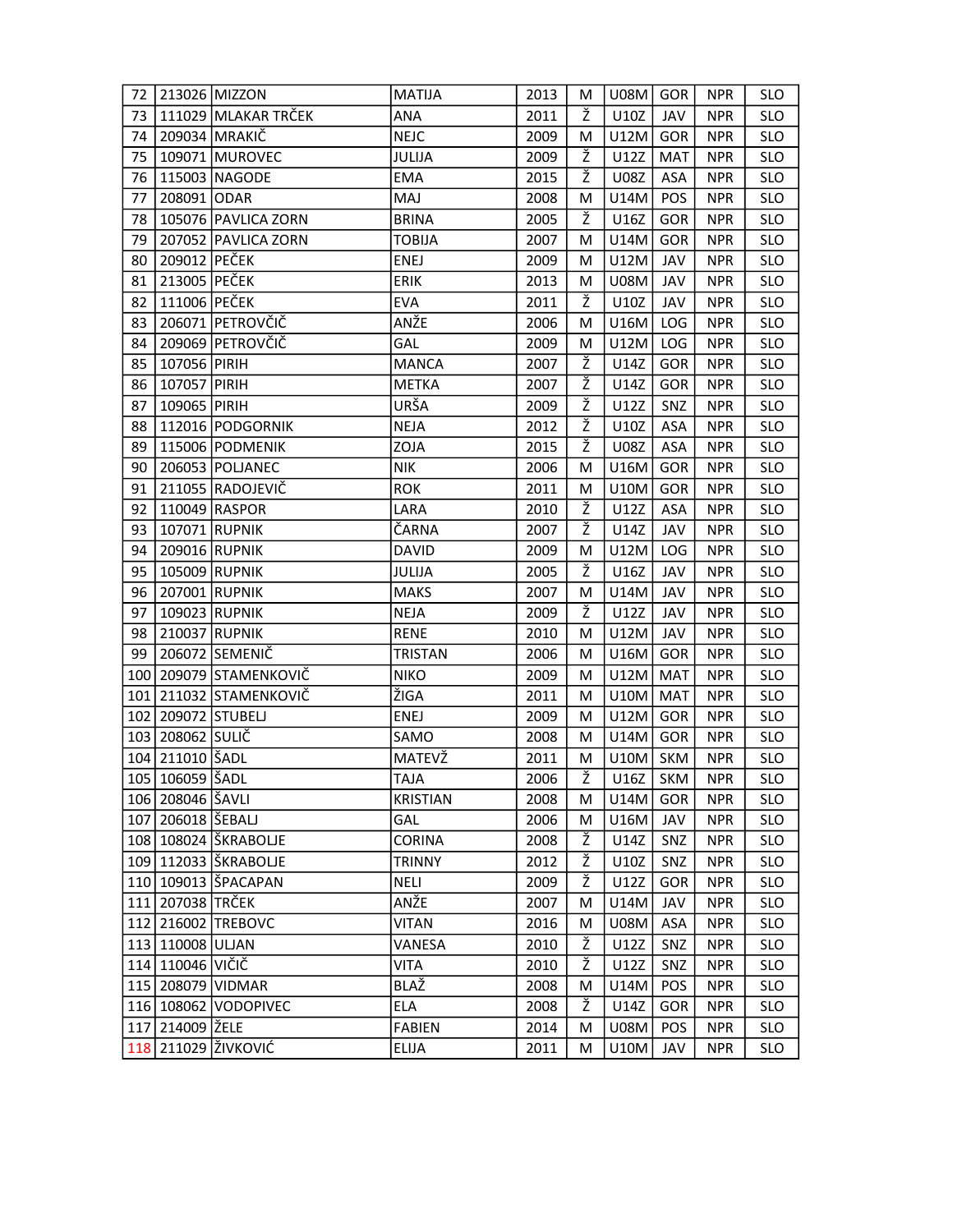|                |               | <b>VZHODNA REGIJA</b> |                     |        |      |             |            |            |            |
|----------------|---------------|-----------------------|---------------------|--------|------|-------------|------------|------------|------------|
| #              | Koda          | Priimek               | Ime                 | Letnik | Spol | Kat.        | Klub       | Regija     | Država     |
| $\mathbf{1}$   | 212027        | BARBIČ                | <b>NEJC</b>         | 2012   | м    | <b>U10M</b> | <b>FUZ</b> | VZH        | <b>SLO</b> |
| $\overline{2}$ | 110018 BIJOL  |                       | <b>NELI</b>         | 2010   | Ž    | U12Z        | <b>VUZ</b> | <b>VZH</b> | <b>SLO</b> |
| 3              |               | 108077 BOSILJEVAC     | MARUŠA              | 2008   | ž    | U14Z        | <b>BRM</b> | <b>VZH</b> | <b>SLO</b> |
| 4              |               | 111028 BOSILJEVAC     | URŠA                | 2011   | Ž    | U10Z        | <b>BRM</b> | VZH        | <b>SLO</b> |
| 5              |               | 212025 BRAČUN         | <b>RENE</b>         | 2012   | м    | <b>U10M</b> | ALS        | <b>VZH</b> | <b>SLO</b> |
| 6              |               | 109077 BRATUŠA        | <b>LINA</b>         | 2009   | Ž    | U12Z        | <b>SKP</b> | VZH        | <b>SLO</b> |
| 7              | 206042 BUČAR  |                       | LUKA                | 2006   | M    | U16M        | <b>BRM</b> | <b>VZH</b> | <b>SLO</b> |
| 8              | 209062 ČOP    |                       | JANEZ               | 2009   | м    | U12M        | <b>TRB</b> | VZH        | <b>SLO</b> |
| 9              | 211004 COP    |                       | JOŠT                | 2011   | м    | <b>U10M</b> | <b>TRB</b> | <b>VZH</b> | <b>SLO</b> |
| 10             | 213006 COP    |                       | <b>URH</b>          | 2013   | м    | <b>U08M</b> | <b>TRB</b> | <b>VZH</b> | <b>SLO</b> |
| 11             |               | 110059 ČOVRAN GERŠAK  | <b>DAMAS SUNITA</b> | 2010   | Ž    | U12Z        | <b>ALS</b> | <b>VZH</b> | <b>SLO</b> |
| 12             |               | 111042 DOLENC         | <b>ELA</b>          | 2011   | ž    | U10Z        | <b>SKC</b> | <b>VZH</b> | <b>SLO</b> |
| 13             | 211031 DOLER  |                       | <b>MAKS-FRANC</b>   | 2011   | M    | <b>U10M</b> | <b>CRN</b> | VZH        | <b>SLO</b> |
| 14             |               | 108019 DOLINAR        | VALENTINA           | 2008   | ž    | U14Z        | <b>ALS</b> | <b>VZH</b> | <b>SLO</b> |
| 15             |               | 206019 DVORNIK        | LUKA                | 2006   | M    | U16M        | <b>DVO</b> | VZH        | <b>SLO</b> |
| 16             |               | 107074 DUROVIĆ        | <b>EMILIJA</b>      | 2007   | ž    | U14Z        | ZAS        | <b>VZH</b> | <b>SLO</b> |
| 17             |               | 208056 ERJAVEC        | LADO                | 2008   | м    | U14M        | <b>FUZ</b> | <b>VZH</b> | <b>SLO</b> |
| 18             |               | 211044 ERJAVEC        | <b>OSKAR</b>        | 2011   | M    | <b>U10M</b> | <b>FUZ</b> | <b>VZH</b> | <b>SLO</b> |
| 19             | 109078 FLIS   |                       | <b>HANA</b>         | 2009   | Ž    | U12Z        | <b>CRN</b> | <b>VZH</b> | <b>SLO</b> |
| 20             |               | 110056 FRANGEŽ        | LANA                | 2010   | Ž    | U12Z        | <b>SKP</b> | VZH        | <b>SLO</b> |
| 21             |               | 108021 FURMAN         | ŽANIN               | 2008   | Ž    | U14Z        | ALS        | <b>VZH</b> | <b>SLO</b> |
| 22             |               | 111033 GARBUS         | JULIJA              | 2011   | Ž    | U10Z        | <b>FUZ</b> | <b>VZH</b> | <b>SLO</b> |
| 23             |               | 108051 GARBUS         | TIA                 | 2008   | Ž    | U14Z        | <b>FUZ</b> | <b>VZH</b> | <b>SLO</b> |
| 24             |               | 107051 GARBUS         | ŽIVA                | 2007   | ž    | U14Z        | <b>FUZ</b> | VZH        | <b>SLO</b> |
| 25             | 109031 GERDEJ |                       | <b>HANA</b>         | 2009   | Ž    | U12Z        | <b>FUZ</b> | <b>VZH</b> | <b>SLO</b> |
| 26             |               | 108085 GORJUP         | <b>EVA</b>          | 2008   | ž    | U14Z        | <b>SKC</b> | <b>VZH</b> | <b>SLO</b> |
| 27             |               | 210089 GORJUP         | <b>MIHA</b>         | 2010   | M    | U12M        | ZAJ        | <b>VZH</b> | <b>SLO</b> |
| 28             |               | 110014 GORNIK ZUPANIČ | ŽIVA                | 2010   | ž    | U12Z        | <b>BRM</b> | <b>VZH</b> | <b>SLO</b> |
| 29             | 112035 GORZA  |                       | <b>VITA</b>         | 2012   | Ž    | U10Z        | <b>CRN</b> | VZH        | <b>SLO</b> |
| 30             | 108065 GORZA  |                       | ŽANA                | 2008   | ž    | U14Z        | <b>CRN</b> | <b>VZH</b> | <b>SLO</b> |
| 31             |               | 110012 GOSTENČNIK     | CORA                | 2010   | Ž    | U12Z        | <b>BRM</b> | VZH        | <b>SLO</b> |
| 32 l           |               | 211012 GOSTENČNIK     | <b>TINE</b>         | 2011   | M    | U10M        | <b>BRM</b> | <b>VZH</b> | <b>SLO</b> |
| 33             |               | 112010 GROBOVŠEK      | SARA                | 2012   | Ž    | U10Z        | <b>VUZ</b> | VZH        | <b>SLO</b> |
| 34             |               | 111049 GROŠETA        | ZOJA                | 2011   | Ž    | U10Z        | <b>BRM</b> | <b>VZH</b> | <b>SLO</b> |
| 35             |               | 207057 HENDLER        | ANEJ                | 2007   | М    | U14M        | VUZ        | <b>VZH</b> | <b>SLO</b> |
| 36             |               | 112040 HENDLER        | ZALA                | 2012   | Ž    | U10Z        | <b>VUZ</b> | VZH        | <b>SLO</b> |
| 37             |               | 209075 HLADIN MARKUS  | AŽBE                | 2009   | М    | U12M        | VEL        | VZH        | <b>SLO</b> |
| 38             |               | 205017 HRIBERŠEK      | <b>ALEN</b>         | 2005   | M    | U16M        | <b>SKC</b> | VZH        | <b>SLO</b> |
| 39             |               | 108047 HRIBERŠEK      | <b>EVA</b>          | 2008   | Ž    | U14Z        | <b>BRM</b> | VZH        | <b>SLO</b> |
| 40             |               | 211009 HRIBERŠEK      | VAL                 | 2011   | M    | U10M        | <b>SKP</b> | VZH        | <b>SLO</b> |
| 41             | 214013  IRŠIČ |                       | ŽIGA                | 2014   | M    | <b>U08M</b> | <b>SKP</b> | VZH        | <b>SLO</b> |
| 42             |               | 109086 JAMŠEK         | <b>TINKARA</b>      | 2009   | Ž    | U12Z        | ZAJ        | VZH        | <b>SLO</b> |
| 43             | 109006 JAN    |                       | <b>BRINA</b>        | 2009   | Ž    | U12Z        | TRB        | VZH        | <b>SLO</b> |
| 44             | 211037 JERIČ  |                       | LAN                 | 2011   | м    | U10M        | <b>ALS</b> | VZH        | <b>SLO</b> |
| 45             | 206081 KARO   |                       | TAJ                 | 2006   | М    | U16M        | <b>BRM</b> | <b>VZH</b> | <b>SLO</b> |
| 46             | 212010 KELC   |                       | MAJ                 | 2012   | М    | U10M        | <b>SKP</b> | VZH        | <b>SLO</b> |
| 47             | 107029 KIDRIČ |                       | <b>GAJA</b>         | 2007   | Ž    | U14Z        | <b>SKC</b> | VZH        | <b>SLO</b> |
| 48             |               | 209048 KOČEVAR        | <b>JURE</b>         | 2009   | м    | U12M        | <b>ALS</b> | VZH        | <b>SLO</b> |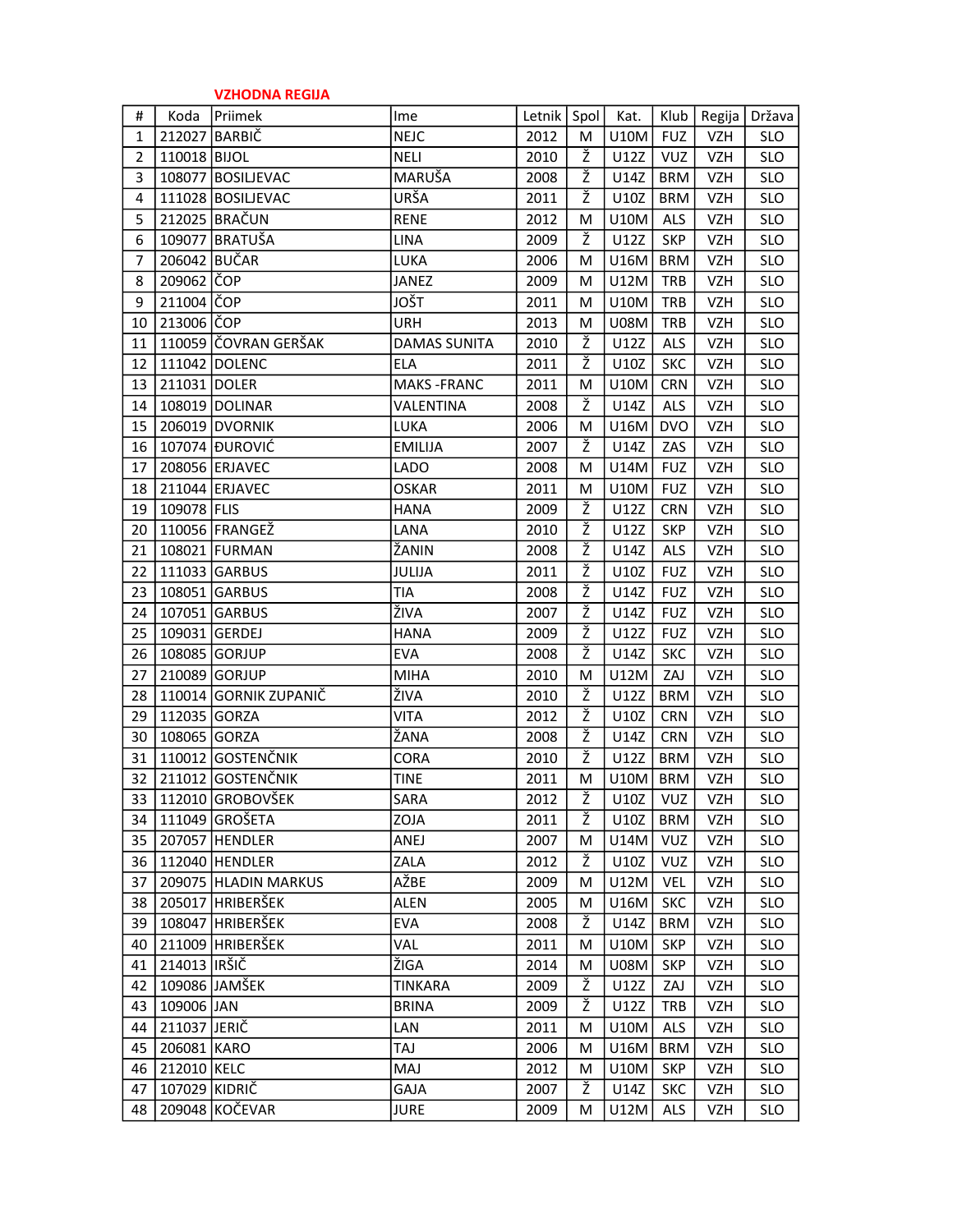| 49 |               | 205035 KOČEVAR        | <b>MATEJ</b>   | 2005 | M | $U16M$ SKC  |            | VZH        | <b>SLO</b> |
|----|---------------|-----------------------|----------------|------|---|-------------|------------|------------|------------|
| 50 |               | 112029 KOLŠEK         | <b>ELA</b>     | 2012 | Ž | U10Z        | <b>BRM</b> | <b>VZH</b> | <b>SLO</b> |
| 51 |               | 111034 KOLŠEK         | JULIJA         | 2011 | Ž | U10Z        | <b>BRM</b> | <b>VZH</b> | <b>SLO</b> |
| 52 | 206054 KOREN  |                       | MATEVŽ         | 2006 | М | U16M        | <b>FUZ</b> | <b>VZH</b> | <b>SLO</b> |
| 53 |               | 210066 KORENJAK       | ČRT            | 2010 | М | U12M        | <b>ALS</b> | VZH        | <b>SLO</b> |
| 54 |               | 212021 KORENJAK       | JUŠ            | 2012 | М | U10M        | <b>ALS</b> | <b>VZH</b> | <b>SLO</b> |
| 55 |               | 110061 KOSTANJEVEC    | LOTI           | 2010 | ž | U12Z        | <b>BRM</b> | <b>VZH</b> | <b>SLO</b> |
| 56 |               | 110052 KOŠTOMAJ       | LARA           | 2010 | Ž | U12Z        | <b>SKC</b> | VZH        | <b>SLO</b> |
| 57 |               | 211041 KOTNIK         | ANDRAŽ         | 2011 | M | U10M        | <b>FUZ</b> | <b>VZH</b> | <b>SLO</b> |
| 58 | 205070 KOVAČ  |                       | LUKA           | 2005 | М | U16M        | <b>CRN</b> | <b>VZH</b> | <b>SLO</b> |
| 59 | 113011 KOVŠE  |                       | <b>KLARA</b>   | 2013 | Ž | <b>U08Z</b> | <b>SKC</b> | VZH        | <b>SLO</b> |
| 60 |               | 110042 KRESNIK-MLINAR | LOTI           | 2010 | Ž | U12Z        | <b>FUZ</b> | VZH        | <b>SLO</b> |
| 61 |               | 213025 KRUŠNIK        | <b>NEJC</b>    | 2013 | М | <b>U08M</b> | <b>SKC</b> | <b>VZH</b> | <b>SLO</b> |
| 62 |               | 210064 KRUŠNIK        | ŽIGA           | 2010 | М | U12M        | <b>SKC</b> | VZH        | SLO        |
| 63 | 111031 KUDER  |                       | <b>MILA</b>    | 2011 | ž | U10Z        | <b>ALS</b> | <b>VZH</b> | <b>SLO</b> |
| 64 |               | 112018 KUHAR FERŠ     | <b>NANA</b>    | 2012 | ž | U10Z        | <b>BRM</b> | <b>VZH</b> | <b>SLO</b> |
| 65 |               | 112038 LALEK VEGAN    | LENA           | 2012 | Ž | U10Z        | <b>SKC</b> | <b>VZH</b> | <b>SLO</b> |
| 66 |               | 109085 LALEK VEGAN    | <b>STELA</b>   | 2009 | ž | U12Z        | <b>SKC</b> | <b>VZH</b> | <b>SLO</b> |
| 67 | 206075 LALIĆ  |                       | <b>ALEKSA</b>  | 2006 | М | U16M        | ZAS        | <b>VZH</b> | <b>SLO</b> |
| 68 | 210084 LESJAK |                       | TAI            | 2010 | М | U12M        | <b>BRM</b> | VZH        | <b>SLO</b> |
| 69 | 110062 LEŠNIK |                       | <b>ELA</b>     | 2010 | Ž | U12Z        | <b>SKP</b> | VZH        | <b>SLO</b> |
| 70 | 214014 LEŠNIK |                       | LAN            | 2014 | M | U08M        | <b>SKP</b> | <b>VZH</b> | <b>SLO</b> |
| 71 |               | 109074 LOČNIKAR       | <b>ANA</b>     | 2009 | Ž | U12Z        | <b>FUZ</b> | VZH        | <b>SLO</b> |
| 72 |               | 207033 LUJANAC        | JAN            | 2007 | M | U14M        | ALS        | VZH        | <b>SLO</b> |
| 73 |               | 210003 LUJANAC        | TIM            | 2010 | M | U12M        | <b>ALS</b> | <b>VZH</b> | <b>SLO</b> |
| 74 |               | 109004 MACUH          | ALMA           | 2009 | Ž | U12Z        | ALS        | <b>VZH</b> | <b>SLO</b> |
| 75 |               | 207034 MACUH          | GAŠPER         | 2007 | M | U14M        | <b>SKC</b> | <b>VZH</b> | <b>SLO</b> |
| 76 | 108059 MANDL  |                       | LANA           | 2008 | Ž | U14Z        | <b>BRM</b> | VZH        | <b>SLO</b> |
| 77 |               | 212018 MARGUČ         | <b>MAKS</b>    | 2012 | М | U10M        | <b>SKC</b> | <b>VZH</b> | <b>SLO</b> |
| 78 | 109076 MEH    |                       | MAŠA           | 2009 | Ž | U12Z        | <b>VUZ</b> | VZH        | <b>SLO</b> |
| 79 | 106045 MERC   |                       | <b>ANA</b>     | 2006 | Ž | U16Z        | <b>FUZ</b> | VZH        | <b>SLO</b> |
| 80 |               | 112025 MERKAČ         | <b>META</b>    | 2012 | ž | U10Z        | <b>FUZ</b> | <b>VZH</b> | <b>SLO</b> |
| 81 |               | 209049 MERKAČ         | <b>URBAN</b>   | 2009 | М | U12M        | <b>FUZ</b> | <b>VZH</b> | <b>SLO</b> |
| 82 | 110053 MEŠKO  |                       | MAŠA           | 2010 | Ž | U12Z        | <b>BRM</b> | <b>VZH</b> | <b>SLO</b> |
| 83 |               | 110047 MEŠNJAK        | <b>TINKARA</b> | 2010 | Ž | U12Z        | <b>CRN</b> | VZH        | <b>SLO</b> |
| 84 |               | 114007 MEŽNAR         | LIJA           | 2014 | Ž | U08Z        | <b>SKC</b> | VZH        | <b>SLO</b> |
| 85 |               | 213020 MEŽNAR         | TEVŽ           | 2013 | м | <b>U08M</b> | <b>SKC</b> | <b>VZH</b> | <b>SLO</b> |
| 86 |               | 108032 MODRIJAN       | <b>JASMINA</b> | 2008 | Ž | U14Z        | <b>BRM</b> | <b>VZH</b> | <b>SLO</b> |
| 87 |               | 106055 MODRIJAN       | <b>MANJA</b>   | 2006 | Ž | U16Z        | <b>BRM</b> | <b>VZH</b> | <b>SLO</b> |
| 88 | 109053 MORI   |                       | NEŽA           | 2009 | Ž | U12Z        | <b>CRN</b> | VZH        | <b>SLO</b> |
| 89 |               | 212016 NAGY ABONYI    | ALEX           | 2012 | M | U10M        | <b>SKP</b> | VZH        | <b>SLO</b> |
| 90 |               | 110057 NAGY ABONYI    | PETRA          | 2010 | Ž | U12Z        | <b>SKP</b> | VZH        | <b>SLO</b> |
| 91 |               | 108013 NAPOTNIK       | <b>NINA</b>    | 2008 | Ž | U14Z        | ZAJ        | <b>VZH</b> | <b>SLO</b> |
| 92 |               | 212044 OBRETAN        | JAN            | 2012 | M | U10M        | <b>CRN</b> | VZH        | <b>SLO</b> |
| 93 | 211045 OGRIZ  |                       | TEVŽ           | 2011 | M | U10M        | <b>FUZ</b> | VZH        | <b>SLO</b> |
| 94 |               | 106032 OMERZU         | ULA            | 2006 | Ž | U16Z        | <b>SKC</b> | <b>VZH</b> | <b>SLO</b> |
| 95 |               | 206049 OSERBAN        | <b>MIHA</b>    | 2006 | M | U16M        | <b>CRN</b> | <b>VZH</b> | SLO        |
| 96 |               | 112036 OSOJNIK        | <b>MARTA</b>   | 2012 | Ž | U10Z        | <b>CRN</b> | <b>VZH</b> | <b>SLO</b> |
| 97 |               | 109054 OSOJNIK        | <b>METKA</b>   | 2009 | Ž | U12Z        | <b>CRN</b> | VZH        | <b>SLO</b> |
| 98 | 107073 OŠLAK  |                       | AJDA           | 2007 | Ž | U14Z        | <b>SKC</b> | VZH        | <b>SLO</b> |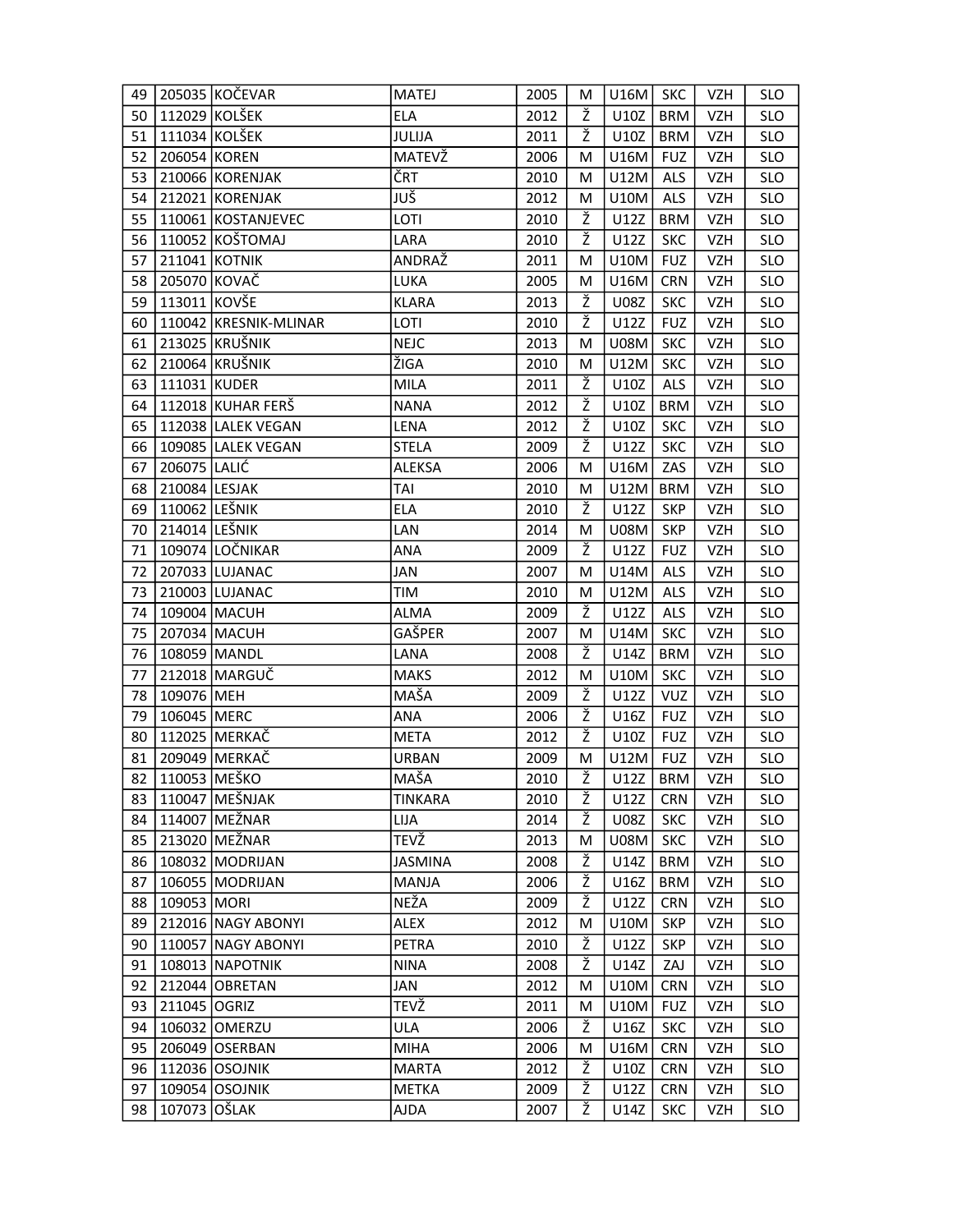| 99  | 107028 OŠLAK          |                          | ŠPELA           | 2007 | Ž | U14Z        | <b>SKC</b> | <b>VZH</b> | <b>SLO</b> |
|-----|-----------------------|--------------------------|-----------------|------|---|-------------|------------|------------|------------|
|     |                       | 100 213022 OTOREPEC      | <b>BENJAMIN</b> | 2013 | М | <b>U08M</b> | <b>SKC</b> | VZH        | <b>SLO</b> |
|     |                       | 101 209050 PANGERC       | TIM             | 2009 | M | U12M        | <b>FUZ</b> | <b>VZH</b> | <b>SLO</b> |
|     | 102 211056 PAVŠE      |                          | BLAŽ            | 2011 | М | <b>U10M</b> | <b>CRN</b> | VZH        | <b>SLO</b> |
|     |                       | 103 105070 PEPEVNIK      | PIKA            | 2005 | Ž | U16Z        | <b>FUZ</b> | VZH        | <b>SLO</b> |
|     |                       | 104 207058 PEPEVNIK      | <b>RENE</b>     | 2007 | м | U14M        | <b>FUZ</b> | <b>VZH</b> | <b>SLO</b> |
|     |                       | 105 214012 PERNEK        | <b>NEJC</b>     | 2014 | М | <b>U08M</b> | <b>SKP</b> | VZH        | <b>SLO</b> |
|     | 106 111040 PEŠL       |                          | <b>EMA</b>      | 2011 | Ž | U10Z        | <b>FUZ</b> | <b>VZH</b> | <b>SLO</b> |
| 107 | 108072 PORI           |                          | <b>NAJA</b>     | 2008 | ž | U14Z        | <b>FUZ</b> | VZH        | <b>SLO</b> |
|     |                       | 108   107040   PRELOŽNIK | ANA             | 2007 | Ž | U14Z        | <b>SKC</b> | VZH        | <b>SLO</b> |
|     |                       | 109 106048 PRELOŽNIK     | IDA             | 2006 | Ž | U16Z        | <b>SKC</b> | VZH        | <b>SLO</b> |
|     |                       | 110 209009 PROSENAK      | <b>FILIP</b>    | 2009 | M | U12M        | ALS        | VZH        | <b>SLO</b> |
|     |                       | 111 106026 PUŠNIK        | LANA            | 2006 | Ž | U16Z        | <b>SKC</b> | <b>VZH</b> | <b>SLO</b> |
|     |                       | 112 210048 RAMŠAK        | <b>MIHA</b>     | 2010 | м | U12M        | <b>ALS</b> | VZH        | <b>SLO</b> |
|     |                       | 113 105088 RANZINGER     | <b>LINA</b>     | 2005 | Ž | U16Z        | ZAJ        | <b>VZH</b> | <b>SLO</b> |
|     |                       | 114 107080 RANZINGER     | TITA            | 2007 | ž | U14Z        | ZAJ        | <b>VZH</b> | <b>SLO</b> |
| 115 | 208028 RATAJ          |                          | <b>JUN</b>      | 2008 | M | U14M        | <b>BRM</b> | <b>VZH</b> | <b>SLO</b> |
|     |                       | 116 111046 RAVNJAK       | ANIKA           | 2011 | ž | U10Z        | VUZ        | <b>VZH</b> | <b>SLO</b> |
| 117 |                       | 107065 REBULA            | AJDA            | 2007 | Ž | U14Z        | <b>CRN</b> | <b>VZH</b> | <b>SLO</b> |
|     |                       | 118 210062 REBULA        | URH             | 2010 | M | U12M        | <b>CRN</b> | <b>VZH</b> | <b>SLO</b> |
|     | 119 108036 RIBIČ      |                          | ANJANA          | 2008 | Ž | U14Z        | <b>BRM</b> | <b>VZH</b> | <b>SLO</b> |
|     | 120 106054 RIBIČ      |                          | <b>TEA</b>      | 2006 | ž | U16Z        | <b>BRM</b> | <b>VZH</b> | <b>SLO</b> |
|     | 121 212034 RIZVIČ     |                          | <b>IZAK</b>     | 2012 | м | U10M        | <b>FUZ</b> | VZH        | <b>SLO</b> |
| 122 | 109032 RIZVIČ         |                          | ŽIVA            | 2009 | ž | U12Z        | <b>FUZ</b> | <b>VZH</b> | <b>SLO</b> |
|     |                       | 123 209020 ROGLIČ        | <b>JAKA</b>     | 2009 | M | U12M        | TRB        | <b>VZH</b> | <b>SLO</b> |
| 124 |                       | 209011 SAMEC             | <b>ALEKS</b>    | 2009 | М | U12M        | ALS        | <b>VZH</b> | <b>SLO</b> |
|     |                       | 125 210067 SANTNER       | JANEZ           | 2010 | М | U12M        | <b>FUZ</b> | <b>VZH</b> | <b>SLO</b> |
|     |                       | 126 110000 SENICA        | ALINA ISABELA   | 2010 | Ž | U12Z        | <b>ALS</b> | VZH        | <b>SLO</b> |
| 127 |                       | 208075 SGERM             | TJAŠ            | 2008 | м | U14M        | <b>FUZ</b> | <b>VZH</b> | <b>SLO</b> |
|     | 128 208092 SIRK       |                          | OŽBEJ           | 2008 | М | U14M        | <b>FUZ</b> | <b>VZH</b> | <b>SLO</b> |
|     | 129 212026 SNEŽIČ     |                          | ČRT             | 2012 | M | U10M        | <b>BRM</b> | VZH        | <b>SLO</b> |
|     |                       | 130 108048 SONJAK        | URŠA            | 2008 | Ž | U14Z        | <b>FUZ</b> | <b>VZH</b> | <b>SLO</b> |
|     |                       | 131 207073 SOVINC        | <b>NIK</b>      | 2007 | M | U14M        | <b>SKC</b> | <b>VZH</b> | <b>SLO</b> |
|     |                       | 132 109030 SPANŽEL       | <b>NEŽA</b>     | 2009 | ž | U12Z        | <b>FUZ</b> | VZH        | <b>SLO</b> |
|     |                       | 133 108080 SPINDLER      | <b>NIA</b>      | 2008 | Ž | U14Z        | BRM        | VZH        | <b>SLO</b> |
|     |                       | 134 112012 ŠEGULA        | ZALA            | 2012 | Ž | U10Z        | <b>SKP</b> | VZH        | <b>SLO</b> |
|     | 135   211039   ŠIFTAR |                          | ZAL             | 2011 | M | U10M        | <b>ALS</b> | VZH        | <b>SLO</b> |
|     |                       | 136 210001 ŠKERJANC      | ANDRAŽ          | 2010 | М | U12M        | <b>VUZ</b> | <b>VZH</b> | <b>SLO</b> |
|     | 137 207086 ŠMIT       |                          | DAVID           | 2007 | M | U14M        | ZAJ        | VZH        | <b>SLO</b> |
|     |                       | 138 212036 ŠOLAJA        | <b>MAXIM</b>    | 2012 | M | U10M        | <b>BRM</b> | <b>VZH</b> | <b>SLO</b> |
|     |                       | 139   210029   ŠPEGELJ   | GREGA           | 2010 | M | U12M        | VUZ        | <b>VZH</b> | <b>SLO</b> |
|     |                       | 140   207029   ŠPEGELJ   | <b>TINE</b>     | 2007 | M | U14M        | <b>VUZ</b> | <b>VZH</b> | <b>SLO</b> |
|     | 141 211053 ŠPUR       |                          | <b>TIMOTEJ</b>  | 2011 | M | U10M        | BRM        | VZH        | <b>SLO</b> |
|     | 142   109058   ŠTERN  |                          | ŽIVA            | 2009 | Ž | U12Z        | <b>CRN</b> | VZH        | <b>SLO</b> |
|     |                       | 143 207082 SUMAH         | <b>NIK</b>      | 2007 | M | U14M        | DR7        | VZH        | <b>SLO</b> |
|     |                       | 144   111041   ŠUMER     | LARA            | 2011 | Ž | U10Z        | <b>SKC</b> | <b>VZH</b> | <b>SLO</b> |
|     |                       | 145   110041   ŠUŠTAR    | <b>EMA</b>      | 2010 | Ž | U12Z        | <b>FUZ</b> | <b>VZH</b> | <b>SLO</b> |
|     |                       | 146 112027 TACIGA        | LIA             | 2012 | Ž | U10Z        | ALS        | <b>VZH</b> | <b>SLO</b> |
|     |                       | 147 108027 TANCER        | ŽIVA            | 2008 | ž | U14Z        | <b>BRM</b> | VZH        | <b>SLO</b> |
|     | 148   207088   TASIĆ  |                          | DUŠAN           | 2007 | M | U14M        | ZAS        | <b>VZH</b> | <b>SLO</b> |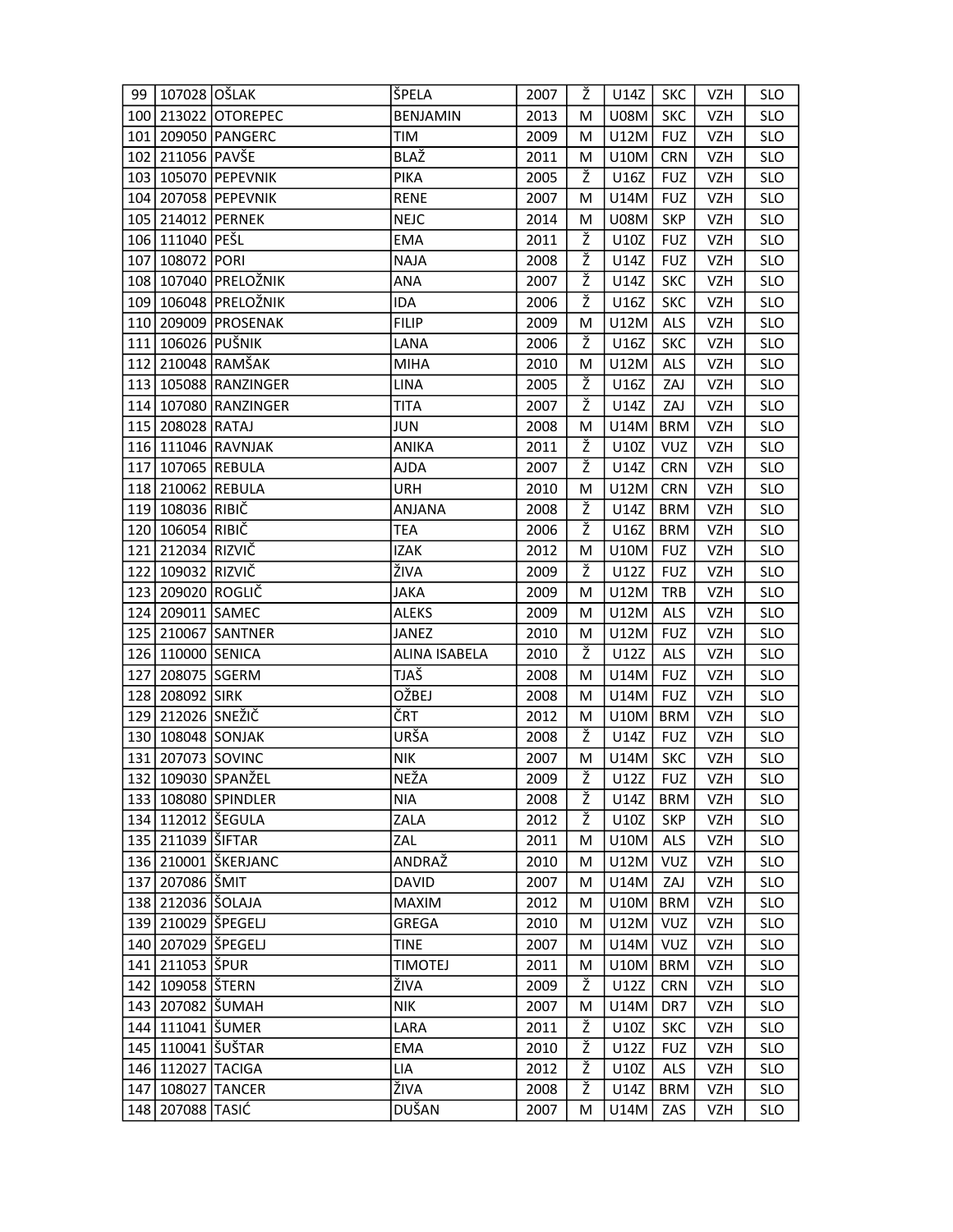|     | 149 108066 TOMŠE   |                              | <b>ASJA</b>    | 2008 | Ž | U14Z        | <b>CRN</b> | VZH        | <b>SLO</b> |
|-----|--------------------|------------------------------|----------------|------|---|-------------|------------|------------|------------|
| 150 |                    | 213019 TOMŠIČ                | MAJ            | 2013 | М | <b>U08M</b> | <b>SKP</b> | <b>VZH</b> | <b>SLO</b> |
|     | 151 107066 TROST   |                              | <b>MANJA</b>   | 2007 | ž | U14Z        | <b>CRN</b> | <b>VZH</b> | <b>SLO</b> |
|     | 152 110050 TROST   |                              | MAŠA           | 2010 | ž | U12Z        | <b>CRN</b> | <b>VZH</b> | <b>SLO</b> |
| 153 | 207053 TRPIN       |                              | <b>MATIC</b>   | 2007 | M | U14M        | <b>BRM</b> | <b>VZH</b> | <b>SLO</b> |
|     |                    | 154 207069 TURK SLUGA        | ŽIGA           | 2007 | M | U14M        | <b>BRM</b> | <b>VZH</b> | <b>SLO</b> |
|     |                    | 155   106063   TURNŠEK       | <b>IVA</b>     | 2006 | ž | U16Z        | <b>VEL</b> | <b>VZH</b> | <b>SLO</b> |
|     |                    | 156 109024 URBANIJA          | <b>IZABELA</b> | 2009 | ž | U12Z        | <b>TRB</b> | <b>VZH</b> | <b>SLO</b> |
| 157 |                    | 210073 VENGUŠT               | <b>JONAS</b>   | 2010 | M | U12M        | <b>SKC</b> | <b>VZH</b> | <b>SLO</b> |
|     |                    | 158 208067 VESNICER          | TJAŠ           | 2008 | M | U14M        | <b>CRN</b> | <b>VZH</b> | <b>SLO</b> |
| 159 | 107044 VETTER      |                              | LENI           | 2007 | ž | U14Z        | <b>FUZ</b> | <b>VZH</b> | <b>SLO</b> |
| 160 | 110043 VETTER      |                              | <b>LINA</b>    | 2010 | ž | U12Z        | <b>FUZ</b> | <b>VZH</b> | <b>SLO</b> |
|     | 161 211040 VEZJAK  |                              | JAKOB          | 2011 | М | <b>U10M</b> | <b>ALS</b> | <b>VZH</b> | <b>SLO</b> |
| 162 |                    | 208087 VEZOVNIK              | LAN            | 2008 | M | <b>U14M</b> | <b>VUZ</b> | <b>VZH</b> | <b>SLO</b> |
| 163 |                    | 212029 VEZOVNIK              | SARA           | 2012 | ž | U10Z        | <b>VUZ</b> | <b>VZH</b> | <b>SLO</b> |
|     |                    | 164 111032 VIDMAR            | <b>VITA</b>    | 2011 | ž | U10Z        | <b>ALS</b> | <b>VZH</b> | <b>SLO</b> |
|     | 165 208031 VIRANT  |                              | SAŠ            | 2008 | M | U14M        | <b>TRB</b> | <b>VZH</b> | <b>SLO</b> |
|     |                    | 166   109018   VLAISAVLJEVIĆ | <b>MILA</b>    | 2009 | ž | U12Z        | <b>BRM</b> | VZH        | <b>SLO</b> |
| 167 |                    | 208051 VLAISAVLJEVIĆ         | <b>ROK</b>     | 2008 | М | U14M        | <b>BRM</b> | <b>VZH</b> | <b>SLO</b> |
|     |                    | 168 210004 VODEB RAVNJAK     | <b>MIHA</b>    | 2010 | M | U12M        | <b>ALS</b> | <b>VZH</b> | <b>SLO</b> |
| 169 |                    | 112013   ZEMLJIČ             | <b>ALAT</b>    | 2012 | ž | U10Z        | <b>SKP</b> | VZH        | <b>SLO</b> |
| 170 | 112026 ŽALIG       |                              | MANJA          | 2012 | ž | U10Z        | <b>BRM</b> | <b>VZH</b> | <b>SLO</b> |
| 171 | 110027 ŽALIG       |                              | MAŠA           | 2010 | Ž | U12Z        | <b>BRM</b> | <b>VZH</b> | <b>SLO</b> |
| 172 | 210058 ŽIGON       |                              | TAJ ALEKSANDER | 2010 | м | U12M        | DR7        | <b>VZH</b> | <b>SLO</b> |
| 173 | 208050 ŽIŽEK       |                              | JAN            | 2008 | М | U14M        | <b>BRM</b> | <b>VZH</b> | <b>SLO</b> |
| 174 | 110068  ŽIŽEK      |                              | MAŠA           | 2010 | ž | U12Z        | <b>SKP</b> | <b>VZH</b> | <b>SLO</b> |
|     | 175   107049 ŽIŽEK |                              | ZALA URŠKA     | 2007 | Ž | U14Z        | <b>BRM</b> | <b>VZH</b> | <b>SLO</b> |
| 176 | 205072 ŽUNKO       |                              | <b>MARCEL</b>  | 2005 | M | U16M        | ZAJ        | <b>VZH</b> | <b>SLO</b> |

## ZAHODNA REGIJA

| #  | Koda          | <b>IPriimek</b>       | <b>Ime</b>       | Letnik | Spol | Kat.        | Klub       | Regija     | Država     |
|----|---------------|-----------------------|------------------|--------|------|-------------|------------|------------|------------|
| 1  |               | 206032 ALEŠ BRADEŠKO  | TIAN             | 2006   | M    | U16M        | <b>TRG</b> | ZAH        | <b>SLO</b> |
| 2  | 212014 ALIČ   |                       | JAKOB            | 2012   | M    | <b>U10M</b> | <b>BLD</b> | ZAH        | <b>SLO</b> |
| 3  |               | 210017 BEKTAŠEVIČ     | LIAM             | 2010   | М    | U12M        | <b>BLD</b> | ZAH        | <b>SLO</b> |
| 4  |               | 111023 BERGANT        | NUŠA             | 2011   | Ž    | U10Z        | <b>APT</b> | ZAH        | SLO        |
| 5  |               | 109034 BERGANT        | ŠPELA            | 2009   | Ž    | U12Z        | <b>APT</b> | <b>ZAH</b> | <b>SLO</b> |
| 6  |               | 211061 BERNIK SABOLEK | JAN              | 2011   | М    | <b>U10M</b> | KRG        | ZAH        | SLO        |
| 7  |               | 212028 BIONDIČ        | <b>MAX MATIA</b> | 2012   | М    | U10M        | <b>POL</b> | ZAH        | <b>SLO</b> |
| 8  | 210052 BLAŽIČ |                       | TOBIAS           | 2010   | М    | U12M        | RAD        | ZAH        | <b>SLO</b> |
| 9  | 206066 BLAŽIČ |                       | <b>TRISTAN</b>   | 2006   | M    | U16M        | <b>RAD</b> | ZAH        | <b>SLO</b> |
| 10 |               | 111024 BOHINC         | <b>EVA</b>       | 2011   | ž    | U10Z        | <b>APT</b> | ZAH        | SLO        |
| 11 | 106003 BOKAL  |                       | ANA              | 2006   | Ž    | U16Z        | <b>APT</b> | ZAH        | <b>SLO</b> |
| 12 | 105044 BOKAL  |                       | IVA.             | 2005   | ž    | U16Z        | <b>APT</b> | ZAH        | <b>SLO</b> |
| 13 |               | 210070 BOŽNAR         | <b>NACE</b>      | 2010   | M    | U12M        | POL        | ZAH        | <b>SLO</b> |
| 14 |               | 209040 BUČINEL        | ŽIGA             | 2009   | M    | U12M        | KRG        | ZAH        | <b>SLO</b> |
| 15 |               | 107078 BUKOVNIK       | IVA              | 2007   | Ž    | U14Z        | TRG        | ZAH        | <b>SLO</b> |
| 16 | 110048 CIZELJ |                       | <b>EVA</b>       | 2010   | ž    | U12Z        | <b>KRG</b> | ZAH        | <b>SLO</b> |
| 17 | 207014 ČERNE  |                       | <b>UROŠ</b>      | 2007   | M    | U14M        | <b>BLD</b> | ZAH        | SLO        |
| 18 | 215005 ČESEN  |                       | LOVRO            | 2015   | М    | <b>U08M</b> | <b>TRG</b> | ZAH        | <b>SLO</b> |
| 19 | 207078 ČOP    |                       | AŽBE             | 2007   | М    | U14M        | <b>BLD</b> | ZAH        | SLO.       |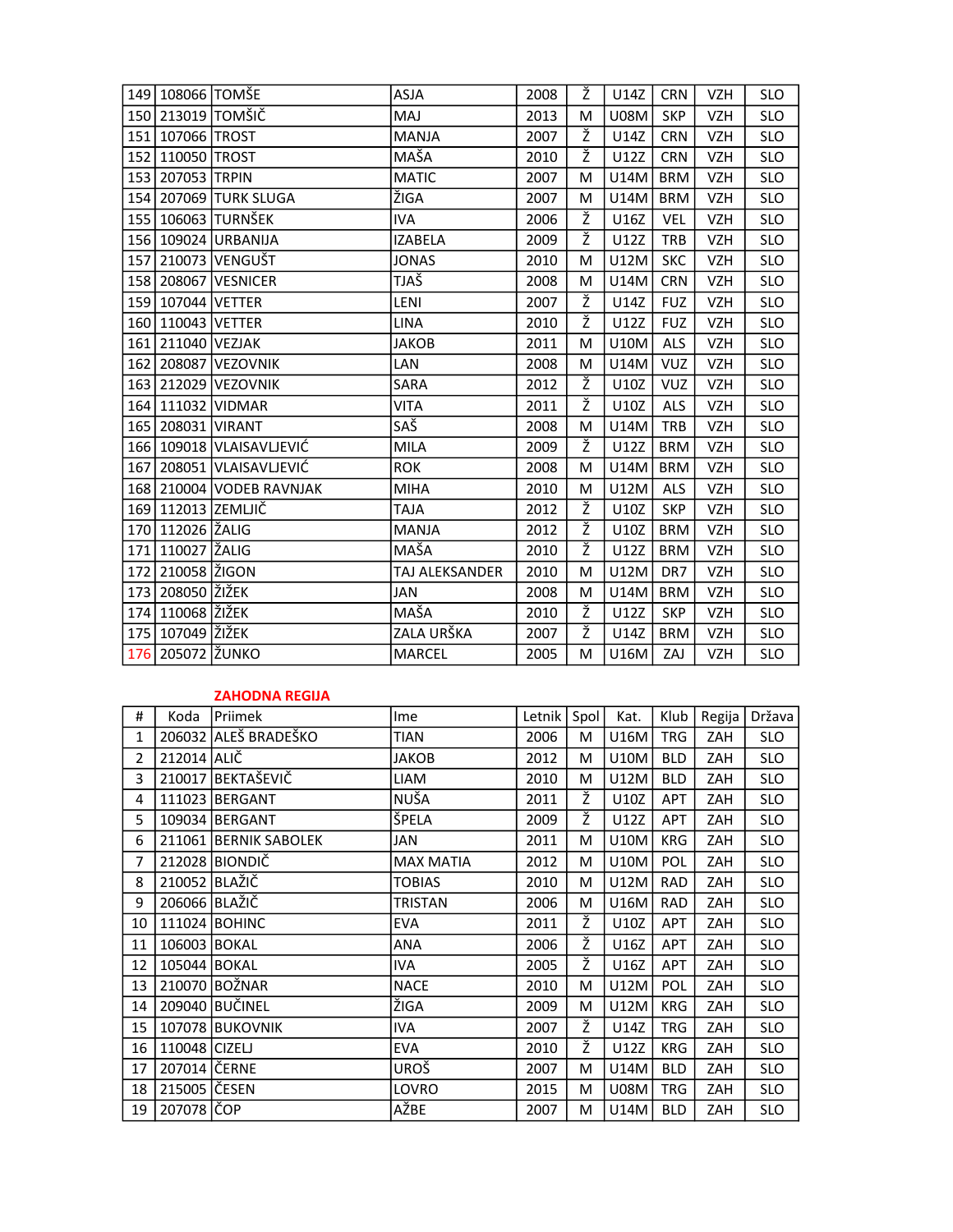| 20 | 211049 ČOP    |                          | GAŠPER          | 2011 | M | U10M        | <b>BLD</b> | ZAH | <b>SLO</b> |
|----|---------------|--------------------------|-----------------|------|---|-------------|------------|-----|------------|
| 21 | 108079 ČOP    |                          | <b>NIKA</b>     | 2008 | Ž | U14Z        | <b>BLD</b> | ZAH | <b>SLO</b> |
| 22 |               | 108084 DEMŠAR            | KATJUŠA         | 2008 | Ž | U14Z        | ZEL        | ZAH | <b>SLO</b> |
| 23 |               | 110064 DEMŠAR            | <b>TINKARA</b>  | 2010 | Ž | U12Z        | ZEL        | ZAH | <b>SLO</b> |
| 24 | 112032 DENŠA  |                          | ZOJA            | 2012 | ž | U10Z        | <b>KRG</b> | ZAH | <b>SLO</b> |
| 25 |               | 209089 DJEKANOVIĆ        | <b>OSKAR</b>    | 2009 | M | U12M        | <b>BLE</b> | ZAH | <b>SLO</b> |
| 26 |               | 109072 DJULKIĆ-PRISTAVEC | <b>ISA</b>      | 2009 | ž | U12Z        | KRG        | ZAH | <b>SLO</b> |
| 27 |               | 210069 DOLENC            | <b>TADEJ</b>    | 2010 | М | U12M        | <b>POL</b> | ZAH | <b>SLO</b> |
| 28 |               | 109047 DOLINAR           | AJDA            | 2009 | ž | U12Z        | POL        | ZAH | <b>SLO</b> |
| 29 |               | 110044 DOLINAR           | <b>EVA</b>      | 2010 | Ž | U12Z        | <b>POL</b> | ZAH | <b>SLO</b> |
| 30 |               | 107030 DOLINAR           | <b>MANCA</b>    | 2007 | Ž | U14Z        | POL        | ZAH | <b>SLO</b> |
| 31 |               | 109046 DRMOTA            | AJDA            | 2009 | Ž | U12Z        | POL        | ZAH | <b>SLO</b> |
| 32 |               | 111036 DRMOTA            | <b>BRINA</b>    | 2011 | ž | U10Z        | <b>POL</b> | ZAH | <b>SLO</b> |
| 33 | 210081 EGART  |                          | GAŠPER          | 2010 | М | U12M        | <b>TRG</b> | ZAH | SLO        |
| 34 | 208007 EGART  |                          | ŽAN             | 2008 | M | U14M        | <b>TRG</b> | ZAH | <b>SLO</b> |
| 35 |               | 110060 ERBEŽNIK          | <b>MIA</b>      | 2010 | Ž | U12Z        | <b>TRG</b> | ZAH | <b>SLO</b> |
| 36 |               | 114011 ERBEŽNIK          | <b>RIA</b>      | 2014 | Ž | <b>U08Z</b> | <b>TRG</b> | ZAH | <b>SLO</b> |
| 37 | 209086 FEJFAR |                          | ANŽE            | 2009 | M | U12M        | ZEL        | ZAH | <b>SLO</b> |
| 38 | 108083 FEJFAR |                          | LARA            | 2008 | Ž | U14Z        | ZEL        | ZAH | <b>SLO</b> |
| 39 |               | 112039 FRANČIČ           | <b>TIJA</b>     | 2012 | Ž | U10Z        | KRG        | ZAH | <b>SLO</b> |
| 40 |               | 114010 FRANKO            | <b>ELA</b>      | 2014 | Ž | U08Z        | <b>TRG</b> | ZAH | <b>SLO</b> |
| 41 |               | 209051 FRANKO            | <b>JOŠT</b>     | 2009 | M | U12M        | <b>TRG</b> | ZAH | <b>SLO</b> |
| 42 |               | 212045 GABRON            | TJUŠ            | 2012 | м | U10M        | <b>TRG</b> | ZAH | <b>SLO</b> |
| 43 |               | 210086 GARTNER           | LOVRO           | 2010 | М | U12M        | ZEL        | ZAH | <b>SLO</b> |
| 44 |               | 213015 GMAJNAR           | <b>BART</b>     | 2013 | м | <b>U08M</b> | <b>BLE</b> | ZAH | <b>SLO</b> |
| 45 |               | 208044 GMAJNAR           | <b>BOR</b>      | 2008 | M | U14M        | KRG        | ZAH | <b>SLO</b> |
| 46 |               | 111014 GMAJNAR           | <b>NANA</b>     | 2011 | Ž | U10Z        | <b>BLE</b> | ZAH | <b>SLO</b> |
| 47 | 106029 GOLJA  |                          | MAŠA            | 2006 | Ž | U16Z        | <b>BLE</b> | ZAH | <b>SLO</b> |
| 48 |               | 210056 GOMBOC            | <b>BART</b>     | 2010 | М | U12M        | KRG        | ZAH | <b>SLO</b> |
| 49 | 108040 GOSAR  |                          | MARUŠA          | 2008 | Ž | U14Z        | KRG        | ZAH | <b>SLO</b> |
| 50 |               | 210072 GOSAR KOČEVAR     | ANDRAŽ          | 2010 | M | U12M        | KRG        | ZAH | <b>SLO</b> |
| 51 | 207003 GRAŠIČ |                          | MATEVŽ          | 2007 | М | U14M        | <b>TRG</b> | ZAH | <b>SLO</b> |
| 52 | 211043 GRAŠIČ |                          | <b>METOD</b>    | 2011 | М | U10M        | <b>TRG</b> | ZAH | <b>SLO</b> |
| 53 | 206079 GRILC  |                          | MATJAŽ          | 2006 | M | U16M        | RAD        | ZAH | <b>SLO</b> |
| 54 | 109083 GRILC  |                          | TEJA            | 2009 | Ž | U12Z        | RAD        | ZAH | <b>SLO</b> |
| 55 | 110016 GRM    |                          | LARA            | 2010 | Ž | U12Z        | <b>BLE</b> | ZAH | <b>SLO</b> |
| 56 |               | 110030 GRMOVŠEK          | ULA             | 2010 | Ž | U12Z        | APT        | ZAH | <b>SLO</b> |
| 57 |               | 209014 HABJAN            | <b>JOŠT</b>     | 2009 | м | U12M        | ZEL        | ZAH | <b>SLO</b> |
| 58 |               | 212033 HABJAN            | OŽBEJ           | 2012 | M | U10M        | <b>ZEL</b> | ZAH | <b>SLO</b> |
| 59 |               | 111051 HAFNER            | <b>EMA</b>      | 2011 | Ž | U10Z        | <b>TRG</b> | ZAH | <b>SLO</b> |
| 60 |               | 206013 HAJDINJAK         | GAL             | 2006 | M | U16M        | <b>APT</b> | ZAH | <b>SLO</b> |
| 61 | 212038 HRIBAR |                          | <b>ARON</b>     | 2012 | M | <b>U10M</b> | <b>TRG</b> | ZAH | <b>SLO</b> |
| 62 | 212041 HRIBAR |                          | LOVRO           | 2012 | М | U10M        | <b>BLE</b> | ZAH | <b>SLO</b> |
| 63 |               | 108081 HRIBAR            | <b>NARA</b>     | 2008 | Ž | U14Z        | TRG        | ZAH | <b>SLO</b> |
| 64 |               | 105082 HUMERCA           | ŽIVA            | 2005 | Ž | U16Z        | RAD        | ZAH | <b>SLO</b> |
| 65 | 106043  IKIČ  |                          | ZOJA            | 2006 | Ž | U16Z        | MED        | ZAH | <b>SLO</b> |
| 66 |               | 211024 IMAMOVIĆ          | <b>BENJAMIN</b> | 2011 | M | <b>U10M</b> | <b>BLE</b> | ZAH | <b>SLO</b> |
| 67 |               | 208048 IVANČIČ           | LAN             | 2008 | M | U14M        | KRG.       | ZAH | <b>SLO</b> |
| 68 |               | 108061 JAMNIK            | LIA             | 2008 | Ž | U14Z        | <b>TRG</b> | ZAH | <b>SLO</b> |
| 69 | 107022 JANC   |                          | LANA            | 2007 | Ž | U14Z        | <b>RAD</b> | ZAH | <b>SLO</b> |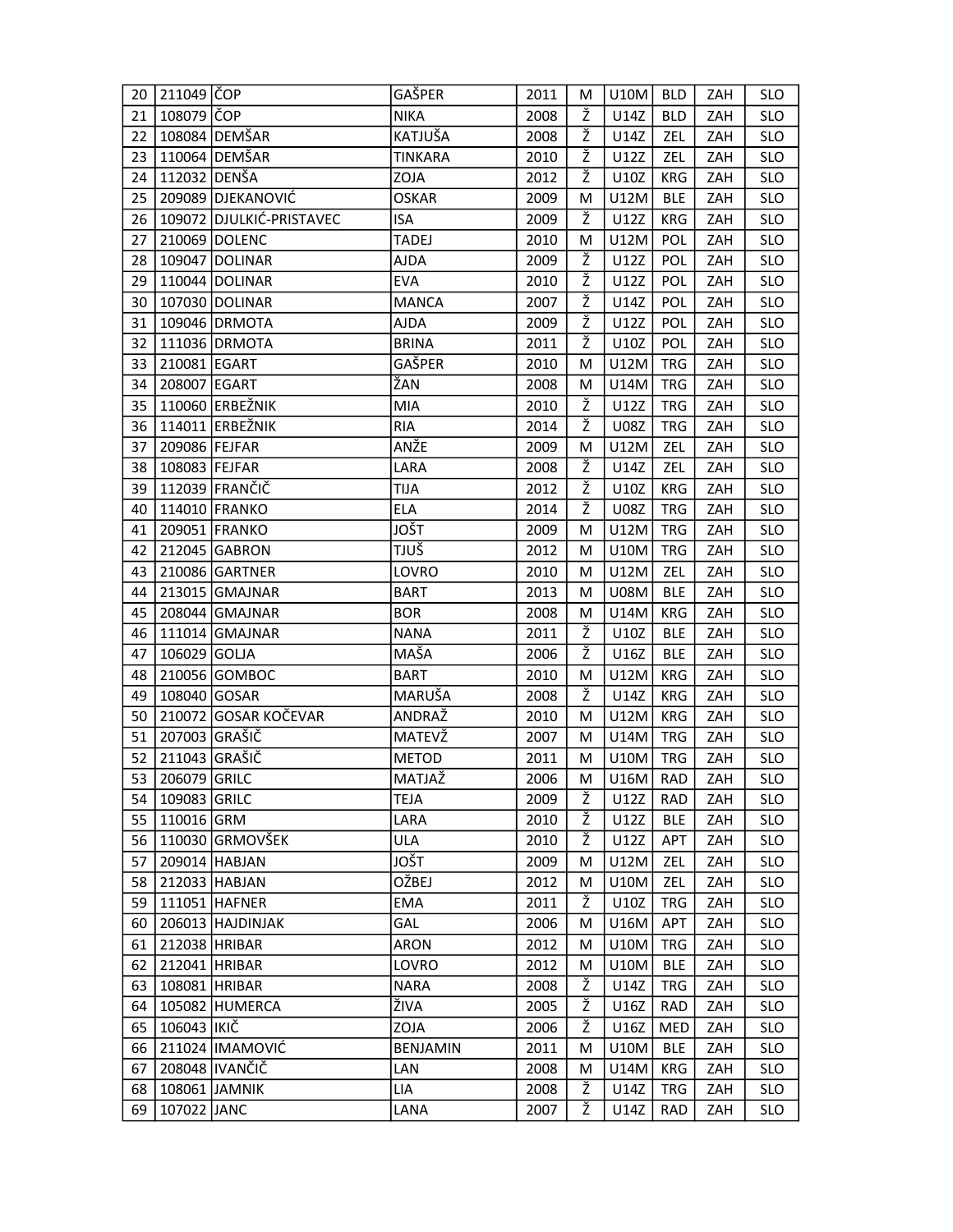| 70  | 210082 JANEV       |                         | <b>NIKO</b>       | 2010 | М | U12M        | KRG        | ZAH | <b>SLO</b> |
|-----|--------------------|-------------------------|-------------------|------|---|-------------|------------|-----|------------|
| 71  | 210088 JELENC      |                         | <b>STAŠ</b>       | 2010 | M | U12M        | ZEL        | ZAH | <b>SLO</b> |
| 72  | 107079 JELENC      |                         | TJAŠA             | 2007 | Ž | U14Z        | ZEL        | ZAH | <b>SLO</b> |
| 73  | 107064 JERE        |                         | <b>EVA</b>        | 2007 | Ž | U14Z        | <b>TRG</b> | ZAH | <b>SLO</b> |
| 74  | 109038 JERE        |                         | <b>KAROLINA</b>   | 2009 | ž | U12Z        | <b>TRG</b> | ZAH | <b>SLO</b> |
| 75  | 211067 KALAN       |                         | GAL               | 2011 | М | U10M        | KRG        | ZAH | <b>SLO</b> |
| 76  | 206073 KALAN       |                         | LUKAS             | 2006 | М | U16M        | <b>RAD</b> | ZAH | <b>SLO</b> |
| 77  | 212020 KALAN       |                         | ROŽLE             | 2012 | М | U10M        | ZEL        | ZAH | <b>SLO</b> |
| 78  | 206080 KARLIN      |                         | ANDREJ            | 2006 | м | U16M        | ZEL        | ZAH | <b>SLO</b> |
| 79  | 208094 KARLIN      |                         | PAVEL             | 2008 | М | U14M        | ZEL        | ZAH | <b>SLO</b> |
| 80  |                    | 214005 KARO BANKO       | <b>OSKAR</b>      | 2014 | M | <b>U08M</b> | <b>BLD</b> | ZAH | <b>SLO</b> |
| 81  |                    | 109081 KARO BANKO       | <b>RUBI</b>       | 2009 | Ž | U12Z        | <b>BLD</b> | ZAH | <b>SLO</b> |
| 82  | 106066 KAVČIČ      |                         | <b>MANCA</b>      | 2006 | Ž | U16Z        | ZEL        | ZAH | <b>SLO</b> |
| 83  |                    | 212022 KLEMBAS RODGER   | <b>MARK</b>       | 2012 | м | U10M        | KRG        | ZAH | <b>SLO</b> |
| 84  |                    | 212023 KLEMBAS RODGER   | <b>MIK</b>        | 2012 | м | U10M        | KRG        | ZAH | <b>SLO</b> |
| 85  |                    | 212040 KNAFELJ          | GABER             | 2012 | M | U10M        | <b>BLE</b> | ZAH | <b>SLO</b> |
| 86  | 112034 KNIFIC      |                         | KAJA              | 2012 | ž | U10Z        | <b>TRG</b> | ZAH | <b>SLO</b> |
| 87  | 113019 KNIFIC      |                         | <b>LOTA GRETA</b> | 2013 | ž | U08Z        | <b>TRG</b> | ZAH | <b>SLO</b> |
| 88  | 109045 KNIFIC      |                         | ZALA              | 2009 | Ž | U12Z        | <b>TRG</b> | ZAH | <b>SLO</b> |
| 89  | 209055 KOBAL       |                         | ŽIGA              | 2009 | M | U12M        | <b>BLD</b> | ZAH | <b>SLO</b> |
| 90  |                    | 109035 KOBLAR           | <b>ANA</b>        | 2009 | Ž | U12Z        | APT        | ZAH | <b>SLO</b> |
| 91  |                    | 111025 KOBLAR           | <b>EVA</b>        | 2011 | ž | U10Z        | <b>APT</b> | ZAH | <b>SLO</b> |
| 92  |                    | 110034 KOGOVŠEK         | <b>EVA</b>        | 2010 | Ž | U12Z        | KRG        | ZAH | <b>SLO</b> |
| 93  |                    | 209058 KOLENC LOZAR     | PETJA             | 2009 | M | U12M        | <b>KRG</b> | ZAH | <b>SLO</b> |
| 94  |                    | 112019 KONDIĆ           | <b>EVA</b>        | 2012 | Ž | U10Z        | <b>APT</b> | ZAH | <b>SLO</b> |
| 95  | 109048 KOP         |                         | <b>BEA</b>        | 2009 | ž | U12Z        | MED        | ZAH | <b>SLO</b> |
| 96  | 208061 KOŠIR       |                         | <b>JAKOB</b>      | 2008 | м | U14M        | APT        | ZAH | <b>SLO</b> |
| 97  |                    | 210006 KOZAMERNIK       | <b>MARQUIS</b>    | 2010 | М | U12M        | MED        | ZAH | <b>SLO</b> |
| 98  |                    | 207013 KOZAMERNIK       | <b>OSCAR</b>      | 2007 | М | U14M        | MED        | ZAH | <b>SLO</b> |
| 99  |                    | 112020 KRAŠNA           | <b>ANA</b>        | 2012 | Ž | U10Z        | APT        | ZAH | <b>SLO</b> |
| 100 | 112021   KRAŠNA    |                         | LEA               | 2012 | Ž | U10Z        | <b>APT</b> | ZAH | <b>SLO</b> |
|     | 101 206016 KREK    |                         | <b>VORANC</b>     | 2006 | M | U16M        | ZEL        | ZAH | <b>SLO</b> |
|     | 102   111043 KUČAN |                         | <b>MANCA</b>      | 2011 | Ž | U10Z        | <b>RAD</b> | ZAH | <b>SLO</b> |
|     | 103 214011 KUČAN   |                         | <b>MATIC</b>      | 2014 | M | U08M        | RAD        | ZAH | <b>SLO</b> |
|     |                    | 104   110039 KUNSTELJ   | KARLA             | 2010 | Ž | U12Z        | RAD        | ZAH | <b>SLO</b> |
|     |                    | 105 207044 KUNSTELJ     | LAN               | 2007 | M | U14M        | RAD        | ZAH | <b>SLO</b> |
|     |                    | 106   207024   KUSTERLE | LEON              | 2007 | M | U14M        | <b>BLD</b> | ZAH | <b>SLO</b> |
|     |                    | 107 208059 LUKANČIČ     | PRIMOŽ            | 2008 | м | U14M        | <b>ZEL</b> | ZAH | <b>SLO</b> |
|     | 108 210047 LUKS    |                         | MATEVŽ            | 2010 | M | U12M        | KRG        | ZAH | <b>SLO</b> |
|     | 109 212024 LUKS    |                         | <b>URBAN</b>      | 2012 | M | U10M        | KRG        | ZAH | <b>SLO</b> |
|     | 110 108082 MAGIČ   |                         | EVA               | 2008 | Ž | U14Z        | ZEL        | ZAH | <b>SLO</b> |
|     | 111 210087 MAGIČ   |                         | <b>NACE</b>       | 2010 | М | U12M        | ZEL        | ZAH | <b>SLO</b> |
|     | 112 212013 MALI    |                         | <b>BINE</b>       | 2012 | М | U10M        | APT        | ZAH | <b>SLO</b> |
|     | 113 210045 MALI    |                         | <b>FILIP</b>      | 2010 | M | U12M        | APT        | ZAH | <b>SLO</b> |
|     | 114 108034 MALI    |                         | KAJA              | 2008 | Ž | U14Z        | APT        | ZAH | <b>SLO</b> |
|     |                    | 115 110038 MARENČE      | LUCIA             | 2010 | Ž | U12Z        | KRG        | ZAH | <b>SLO</b> |
|     | 116 206058 MATEK   |                         | <b>IZAK</b>       | 2006 | М | U16M        | <b>APT</b> | ZAH | <b>SLO</b> |
|     | 117 110031 MATEK   |                         | <b>MANJA</b>      | 2010 | Ž | U12Z        | <b>APT</b> | ZAH | <b>SLO</b> |
|     |                    | 118 211046 MAVRIČ       | JON               | 2011 | M | U10M        | TRG        | ZAH | <b>SLO</b> |
|     |                    | 119 114009 MAVRIČ       | ZOJA              | 2014 | Ž | U08Z        | <b>TRG</b> | ZAH | <b>SLO</b> |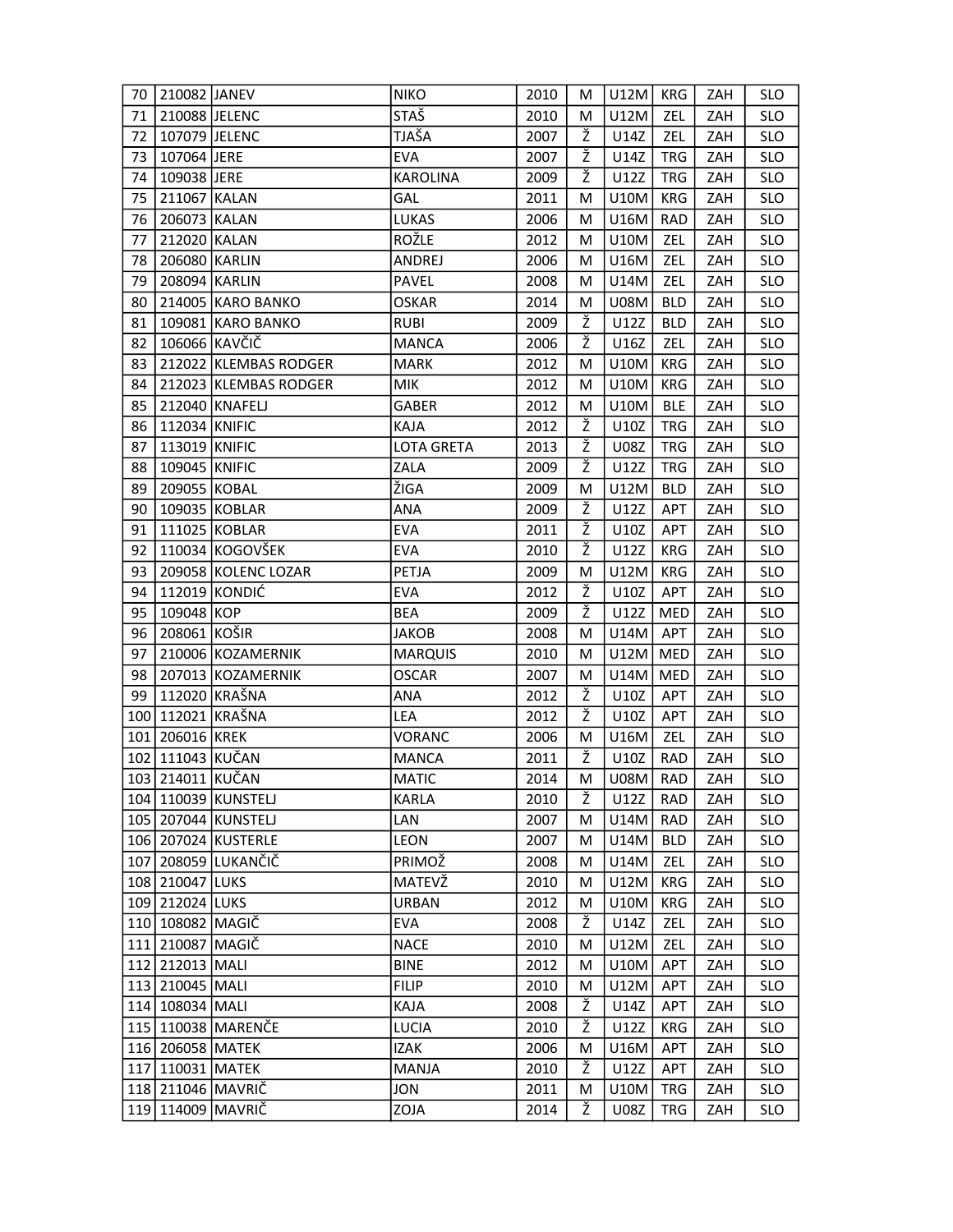|     |                     | 120 206078 MEGUŠAR       | <b>JAKOB ANDREJ</b> | 2006 | M | U16M        | ZEL        | ZAH | <b>SLO</b> |
|-----|---------------------|--------------------------|---------------------|------|---|-------------|------------|-----|------------|
|     |                     | 121 205049 MELIHEN       | <b>MIHA</b>         | 2005 | м | U16M        | KRG        | ZAH | <b>SLO</b> |
| 122 |                     | 208017 MERTELJ           | <b>MIHA</b>         | 2008 | M | U14M        | <b>RAD</b> | ZAH | <b>SLO</b> |
|     |                     | 123 211036 MERTELJ       | TIM                 | 2011 | М | U10M        | KRG        | ZAH | <b>SLO</b> |
|     | 124 112041 MISSON   |                          | SARA                | 2012 | ž | U10Z        | APT        | ZAH | <b>SLO</b> |
|     | 125 110033 MIŠIČ    |                          | LUCIJA              | 2010 | Ž | U12Z        | KRG        | ZAH | <b>SLO</b> |
|     | 126 110020 MUHAR    |                          | <b>JERCA</b>        | 2010 | ž | U12Z        | <b>BLE</b> | ZAH | <b>SLO</b> |
| 127 |                     | 107007 MUROVEC           | LORI                | 2007 | Ž | U14Z        | <b>TRG</b> | ZAH | <b>SLO</b> |
|     | 128 213010 NOVAK    |                          | MATEVŽ              | 2013 | м | <b>U08M</b> | <b>BLD</b> | ZAH | <b>SLO</b> |
|     | 129 208052 OBLAK    |                          | LENART              | 2008 | M | U14M        | <b>POL</b> | ZAH | <b>SLO</b> |
|     |                     | 130 112022 OSOLNIK       | <b>IVANA</b>        | 2012 | Ž | U10Z        | <b>APT</b> | ZAH | <b>SLO</b> |
|     |                     | 131 211034 OSOLNIK       | <b>MATEJ</b>        | 2011 | М | U10M        | APT        | ZAH | <b>SLO</b> |
|     |                     | 132 210030 OSOLNIK       | <b>PETER</b>        | 2010 | M | U12M        | APT        | ZAH | <b>SLO</b> |
|     |                     | 133 105045 PAŠČINSKI     | <b>KRISTINA</b>     | 2005 | Ž | U16Z        | <b>RAD</b> | ZAH | <b>SLO</b> |
|     | 134 210076 PAVLIČ   |                          | <b>HENRIK</b>       | 2010 | М | U12M        | <b>BLE</b> | ZAH | <b>SLO</b> |
|     | 135 112017 PAVLIČ   |                          | <b>VIDA</b>         | 2012 | ž | U10Z        | <b>BLE</b> | ZAH | <b>SLO</b> |
|     |                     | 136 211050 PAVLOVČIČ     | <b>FILIP</b>        | 2011 | M | <b>U10M</b> | KRG        | ZAH | <b>SLO</b> |
| 137 | 208039 PERČIČ       |                          | ALJAŽ               | 2008 | М | U14M        | <b>BLE</b> | ZAH | <b>SLO</b> |
|     | 138 210027 PERČIČ   |                          | <b>JAKA</b>         | 2010 | M | U12M        | <b>BLE</b> | ZAH | <b>SLO</b> |
|     |                     | 139 209085 PFAJFAR       | <b>JAKOB</b>        | 2009 | М | U12M        | ZEL        | ZAH | <b>SLO</b> |
|     |                     | 140 206077 PFAJFAR       | OŽBEJ               | 2006 | M | U16M        | ZEL        | ZAH | <b>SLO</b> |
|     |                     | 141   210028   PLANINŠEK | ANŽE                | 2010 | M | U12M        | <b>BLE</b> | ZAH | <b>SLO</b> |
|     |                     | 142   108016   PLANINŠEK | MAŠA                | 2008 | Ž | U14Z        | <b>BLE</b> | ZAH | <b>SLO</b> |
|     |                     | 143   109073   POGAČNIK  | <b>KAROLINA</b>     | 2009 | ž | U12Z        | <b>TRG</b> | ZAH | <b>SLO</b> |
|     |                     | 144 111037 POLJANŠEK     | LOTI                | 2011 | Ž | U10Z        | POL        | ZAH | <b>SLO</b> |
|     |                     | 145   209033   POTOČNIK  | <b>LUKAS</b>        | 2009 | M | U12M        | <b>RAD</b> | ZAH | <b>SLO</b> |
|     |                     | 146 112023 POTOČNIK      | <b>STELLA</b>       | 2012 | Ž | U10Z        | RAD        | ZAH | <b>SLO</b> |
| 147 |                     | 111020 PREŠERN           | ALJA                | 2011 | ž | U10Z        | <b>RAD</b> | ZAH | <b>SLO</b> |
|     |                     | 148 108044 PREŠERN       | <b>ALAT</b>         | 2008 | Ž | U14Z        | <b>RAD</b> | ZAH | <b>SLO</b> |
|     |                     | 149 213018 PREŠERN       | VANE                | 2013 | М | <b>U08M</b> | <b>BLD</b> | ZAH | <b>SLO</b> |
|     |                     | 150 109066 PRETNAR       | PETJA               | 2009 | Ž | U12Z        | RAD        | ZAH | <b>SLO</b> |
| 151 | 105055 PREZELJ      |                          | <b>VITA</b>         | 2005 | ž | U16Z        | <b>TRG</b> | ZAH | <b>SLO</b> |
|     | 152 109028 RADELJ   |                          | AJA                 | 2009 | Ž | U12Z        | APT        | ZAH | <b>SLO</b> |
|     | 153 107042 RADELJ   |                          | <b>TIJA</b>         | 2007 | ž | U14Z        | APT        | ZAH | <b>SLO</b> |
|     |                     | 154   205051   RAKOVIČ   | <b>MATIC</b>        | 2005 | M | U16M        | KRG        | ZAH | <b>SLO</b> |
|     |                     | 155 210090 RAVNIHAR      | AHAC                | 2010 | М | U12M        | ZEL        | ZAH | <b>SLO</b> |
|     |                     | 156 107081 RAVNIHAR      | <b>AJDA</b>         | 2007 | Ž | U14Z        | ZEL        | ZAH | <b>SLO</b> |
|     |                     | 157 210035 RAZINGER      | BLAŽ                | 2010 | М | U12M        | <b>BLD</b> | ZAH | <b>SLO</b> |
|     |                     | 158 113010 RAZINGER      | TINA                | 2013 | Ž | <b>U08Z</b> | <b>BLD</b> | ZAH | <b>SLO</b> |
|     | 159 106041 RAŽEN    |                          | ANA                 | 2006 | Ž | U16Z        | BLE        | ZAH | <b>SLO</b> |
|     | 160 210020 REYA     |                          | AŽBE                | 2010 | М | U12M        | <b>ZEL</b> | ZAH | <b>SLO</b> |
|     | 161 206041 ROTAR    |                          | GREGA               | 2006 | М | U16M        | <b>BLE</b> | ZAH | <b>SLO</b> |
|     |                     | 162   108017   ROZMAN    | ŽIVA                | 2008 | Ž | U14Z        | RAD        | ZAH | <b>SLO</b> |
|     | 163 210046 SELAK    |                          | <b>FILIP</b>        | 2010 | M | U12M        | APT        | ZAH | <b>SLO</b> |
|     | 164 207043 SELAK    |                          | <b>JOŠT</b>         | 2007 | M | U14M        | <b>APT</b> | ZAH | <b>SLO</b> |
|     | 165 213008 SIRC     |                          | <b>MARK</b>         | 2013 | М | <b>U08M</b> | <b>BLE</b> | ZAH | <b>SLO</b> |
|     | 166 112011 SIRC     |                          | ZOJA                | 2012 | ž | U10Z        | <b>BLE</b> | ZAH | <b>SLO</b> |
|     |                     | 167   105083   SKRYABINA | <b>TATIANA</b>      | 2005 | Ž | U16Z        | TRG.       | ZAH | <b>SLO</b> |
|     |                     | 168 113018 SLEMZIN       | <b>PLATON</b>       | 2013 | M | <b>U08M</b> | TRG        | ZAH | <b>SLO</b> |
|     | 169   112007 SOKLIČ |                          | <b>MANCA</b>        | 2012 | Ž | U10Z        | <b>BLE</b> | ZAH | <b>SLO</b> |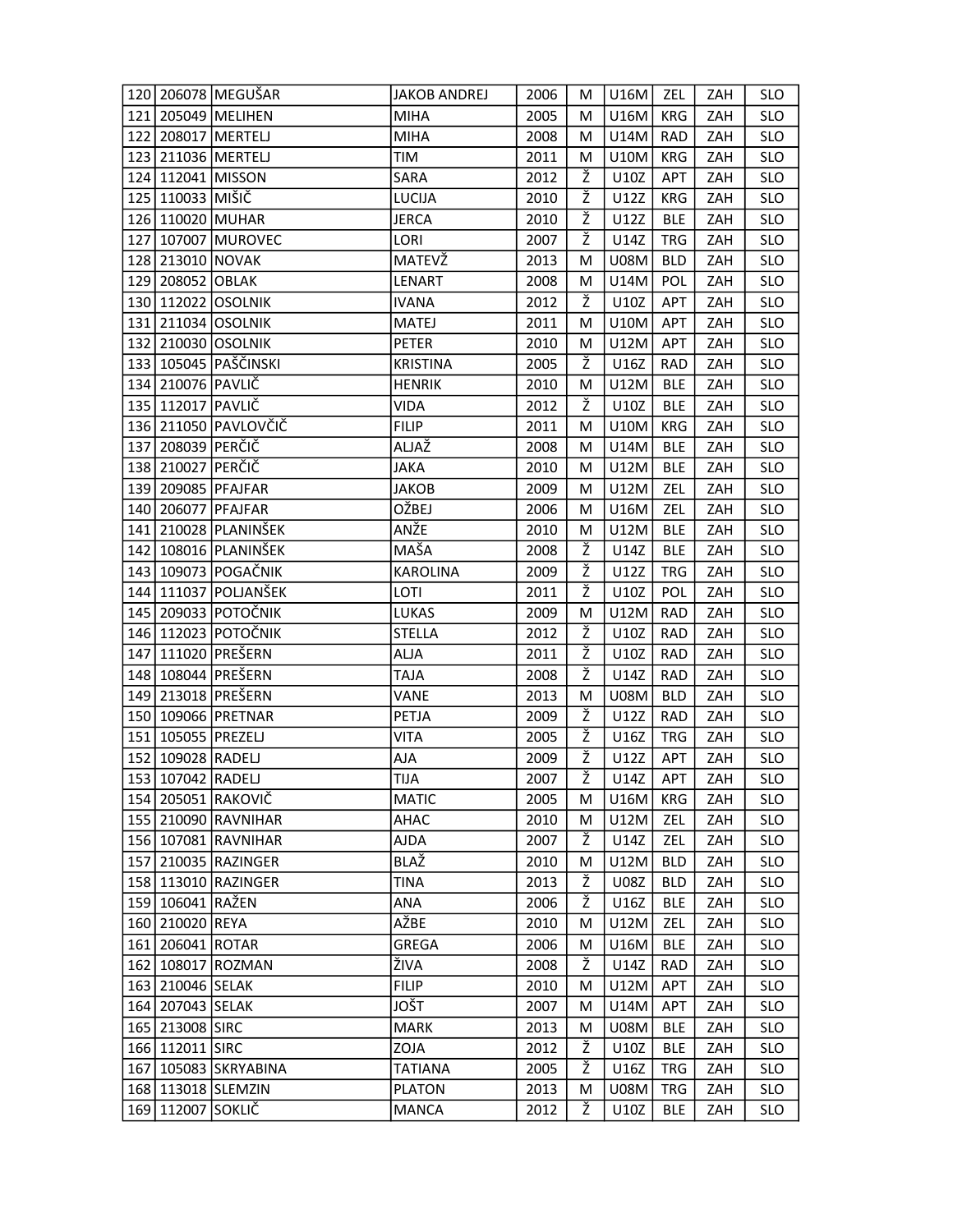|     | 170 110017 SOKLIČ     |                                | <b>ZALA</b>    | 2010 | Ž | U12Z        | <b>BLE</b> | ZAH | <b>SLO</b> |
|-----|-----------------------|--------------------------------|----------------|------|---|-------------|------------|-----|------------|
|     |                       | 171 105052 SOKOLOV             | <b>TEA</b>     | 2005 | Ž | U16Z        | KRG        | ZAH | <b>SLO</b> |
|     |                       | 172 105001 STOJANOVIČ          | TIA            | 2005 | Ž | U16Z        | APT        | ZAH | <b>SLO</b> |
|     | 173 110058 STOJKO     |                                | <b>MAJA</b>    | 2010 | Ž | U12Z        | APT        | ZAH | <b>SLO</b> |
|     |                       | 174   211026   STRAŽIŠAR RADIĆ | ANDREJ         | 2011 | M | <b>U10M</b> | <b>RAD</b> | ZAH | <b>SLO</b> |
|     | 175 110054 STREL      |                                | ANGELIKA       | 2010 | Ž | U12Z        | <b>POL</b> | ZAH | <b>SLO</b> |
|     | 176 112028 STREL      |                                | <b>IZABELA</b> | 2012 | ž | U10Z        | <b>POL</b> | ZAH | <b>SLO</b> |
| 177 | 108030   STREL        |                                | JULIJA         | 2008 | Ž | U14Z        | POL        | ZAH | <b>SLO</b> |
|     |                       | 178 109044 STROJ SKUBIC        | <b>BRINA</b>   | 2009 | ž | U12Z        | <b>RAD</b> | ZAH | <b>SLO</b> |
|     |                       | 179 112024 STROJ SKUBIC        | ZALA           | 2012 | Ž | U10Z        | <b>RAD</b> | ZAH | <b>SLO</b> |
|     |                       | 180 111026 STROJ SKUBIC        | ZOJA           | 2011 | Ž | U10Z        | <b>RAD</b> | ZAH | <b>SLO</b> |
|     | 181 209084 STURM      |                                | OŽBEJ          | 2009 | M | U12M        | ZEL        | ZAH | <b>SLO</b> |
|     |                       | 182 111045 ŠINKOVEC            | EVA            | 2011 | Ž | U10Z        | APT        | ZAH | <b>SLO</b> |
|     |                       | 183   206017   ŠINKOVEC        | <b>URBAN</b>   | 2006 | М | U16M        | ZEL        | ZAH | <b>SLO</b> |
|     |                       | 184   206030   ŠKRJANC         | JAKA           | 2006 | M | U16M        | <b>MED</b> | ZAH | <b>SLO</b> |
|     | 185   208016   ŠKUFCA |                                | <b>FILIP</b>   | 2008 | M | U14M        | <b>BLD</b> | ZAH | <b>SLO</b> |
|     | 186 205063 ŠKUFCA     |                                | MATEVŽ         | 2005 | M | U16M        | <b>BLD</b> | ZAH | <b>SLO</b> |
| 187 | 211028 ŠKUFCA         |                                | <b>NACE</b>    | 2011 | М | U10M        | <b>BLD</b> | ZAH | <b>SLO</b> |
|     | 188 207015 ŠKUFCA     |                                | ŠIMEN          | 2007 | М | U14M        | <b>BLD</b> | ZAH | <b>SLO</b> |
|     | 189 212011 ŠKUFCA     |                                | TOMAŽ          | 2012 | M | U10M        | <b>BLD</b> | ZAH | <b>SLO</b> |
|     | 190 110032 ŠKULJ      |                                | PIA            | 2010 | Ž | U12Z        | APT        | ZAH | <b>SLO</b> |
|     | 191 210044 ŠMIT       |                                | <b>JAKOB</b>   | 2010 | м | U12M        | <b>RAD</b> | ZAH | <b>SLO</b> |
|     | 192 207023 ŠMIT       |                                | JOŽA           | 2007 | м | U14M        | <b>BLE</b> | ZAH | <b>SLO</b> |
|     | 193 111027   ŠOLAR    |                                | <b>MANCA</b>   | 2011 | ž | U10Z        | <b>RAD</b> | ZAH | <b>SLO</b> |
|     |                       | 194   109084   ŠOŠTARKO        | <b>LINA</b>    | 2009 | Ž | U12Z        | POL        | ZAH | <b>SLO</b> |
|     |                       | 195   111030   ŠPAROVEC        | AJDA           | 2011 | ž | U10Z        | <b>RAD</b> | ZAH | <b>SLO</b> |
|     |                       | 196 109049 ŠPAROVEC            | NEŽA           | 2009 | Ž | U12Z        | <b>RAD</b> | ZAH | <b>SLO</b> |
|     |                       | 197 208041 ŠPENDOV             | <b>MATIC</b>   | 2008 | М | U14M        | <b>BLE</b> | ZAH | <b>SLO</b> |
|     | 198 110065   ŠTURM    |                                | MARUŠA         | 2010 | Ž | U12Z        | ZEL        | ZAH | <b>SLO</b> |
|     | 199 211060 ŠUBIC      |                                | ANDRAŽ         | 2011 | M | U10M        | POL        | ZAH | <b>SLO</b> |
|     | 200 208093 THALER     |                                | JANEZ          | 2008 | М | U14M        | ZEL        | ZAH | <b>SLO</b> |
|     | 201 210085 THALER     |                                | LOVRO          | 2010 | М | U12M        | ZEL        | ZAH | <b>SLO</b> |
|     | 202 110066 TOLAR      |                                | TAJDA          | 2010 | Ž | U12Z        | ZEL        | ZAH | <b>SLO</b> |
|     |                       | 203 210074 TOLIĆ BRADAČ        | <b>BLAŽ</b>    | 2010 | M | U12M        | APT        | ZAH | SIO        |
|     |                       | 204   110036   TRAMTE          | <b>EVA</b>     | 2010 | Ž | U12Z        | TRG        | ZAH | <b>SLO</b> |
|     | 205 208040 TROHA      |                                | TAJ            | 2008 | M | U14M        | BLE        | ZAH | <b>SLO</b> |
|     | 206 210018 VEBER      |                                | <b>NEJC</b>    | 2010 | M | U12M        | <b>BLE</b> | ZAH | <b>SLO</b> |
|     | 207 208032 VEHAR      |                                | LOURO          | 2008 | М | U14M        | <b>POL</b> | ZAH | <b>SLO</b> |
|     |                       | 208 109042 VERDNIK             | <b>MARIA</b>   | 2009 | Ž | U12Z        | <b>RAD</b> | ZAH | <b>SLO</b> |
|     | 209 210075 VIDIC      |                                | <b>JAKA</b>    | 2010 | М | U12M        | <b>BLE</b> | ZAH | <b>SLO</b> |
|     | 210 212017 VIDIC      |                                | <b>MARK</b>    | 2012 | M | U10M        | <b>BLE</b> | ZAH | <b>SLO</b> |
|     |                       | 211 212037 VIDMAR              | <b>NEJC</b>    | 2012 | M | <b>U10M</b> | <b>TRG</b> | ZAH | <b>SLO</b> |
|     | 212 210051 VISTER     |                                | <b>MARK</b>    | 2010 | M | U12M        | KRG        | ZAH | <b>SLO</b> |
|     |                       | 213 105063 VRANIČAR            | LIZA           | 2005 | Ž | U16Z        | APT        | ZAH | <b>SLO</b> |
|     | 214 210077 VUKELJ     |                                | <b>LEV</b>     | 2010 | M | U12M        | <b>BLE</b> | ZAH | <b>SLO</b> |
|     |                       | 215   106064   ZALOKAR         | ANJA           | 2006 | Ž | U16Z        | <b>BLE</b> | ZAH | <b>SLO</b> |
|     | 216 113017 ZUPAN      |                                | LAURA          | 2013 | Ž | <b>U08Z</b> | <b>POL</b> | ZAH | <b>SLO</b> |
|     | 217 211066 ZUPAN      |                                | <b>LUKA</b>    | 2011 | M | U10M        | <b>POL</b> | ZAH | <b>SLO</b> |
|     | 218 110035 ZUPAN      |                                | MAŠA           | 2010 | ž | U12Z        | KRG        | ZAH | <b>SLO</b> |
|     |                       | 219 209066 ZUPANC              | GAŠPER         | 2009 | M | U12M        | TRG        | ZAH | <b>SLO</b> |